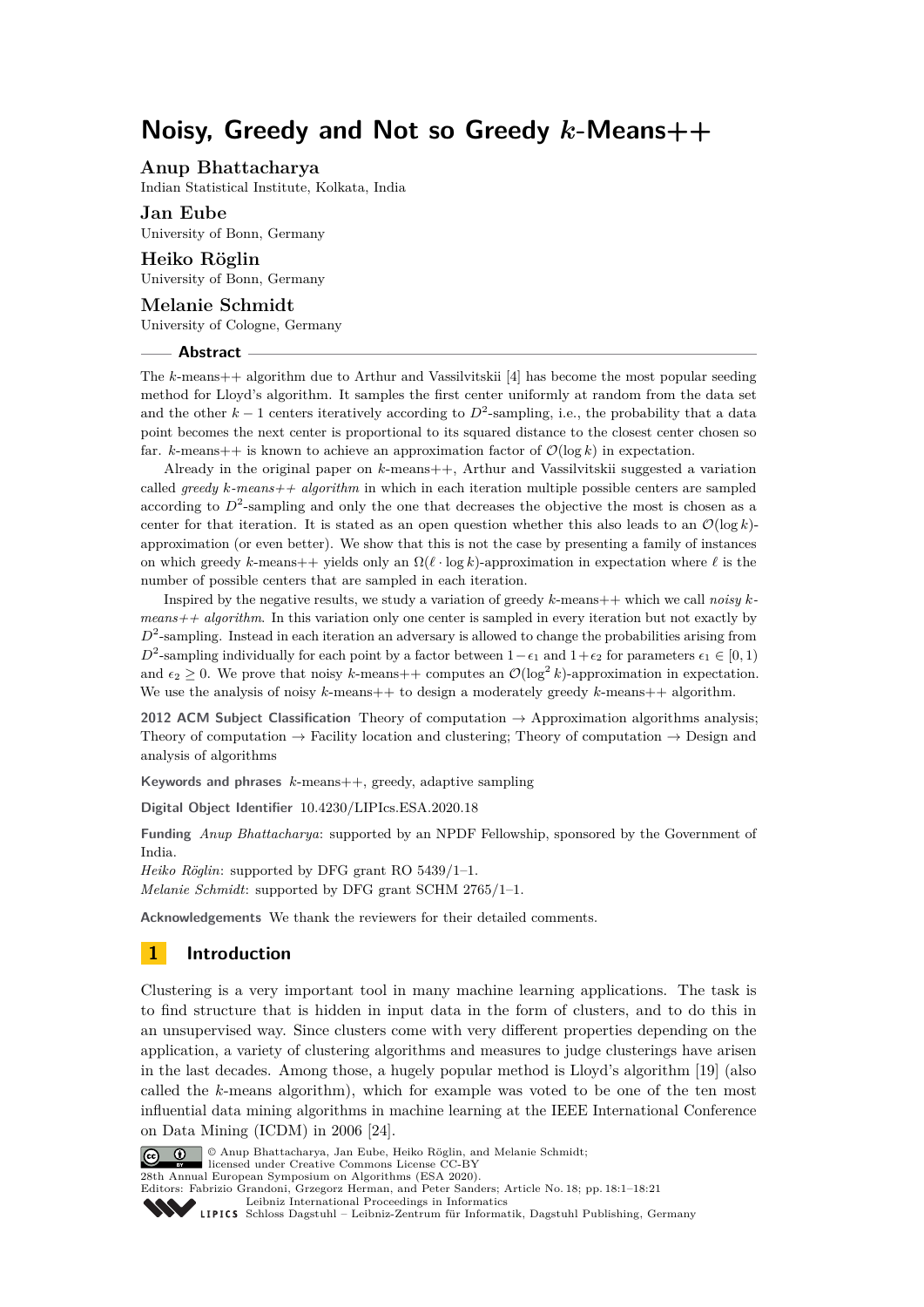## **18:2 Noisy, Greedy and Not so Greedy** *k***-Means++**

Lloyd's algorithm is an iterative local search heuristic operating on points from Euclidean space  $\mathbb{R}^d$ . The measure that it implicitly strives to optimize is the *k*-means cost function: For a point set  $X \subset \mathbb{R}^d$  and a center set  $C \subset \mathbb{R}^d$ , the *k*-means cost function is defined as

$$
\Phi(X, C) = \sum_{x \in X} \min_{c \in C} ||x - c||^2,
$$

the sum of the squared distances of all points to their respective center. The *k*-means problem asks to minimize the *k*-means cost over all choices of *C* with  $|C| = k$ . In an optimal solution of the *k*-means problem, the centers are means of their clusters, and Lloyd's algorithm iterates between computing the means of all clusters as the new center set and reassigning all points to their closest centers to form new clusters. The *k*-means cost function is also called *sum of squared errors* because when the means are viewed as representatives of the clusters, then the *k*-means cost is the squared error of this representation.

The *k*-means problem is NP-hard [\[3,](#page-19-2) [20\]](#page-20-2), and it is also hard to approximate to arbitrary precision [\[5,](#page-19-3) [18\]](#page-19-4). On the positive side, constant-factor approximations are possible, and the best known factor is 6.357 due to a break-through result by Ahmadian et al. [\[2,](#page-19-5) [18\]](#page-19-4). However, the constant-factor approximation algorithms for *k*-means are not very practical. On the other hand, Lloyd's method is hugely popular in practice, but can produce solutions that are arbitrarily bad in the worst case.

A major result in clustering thus was the *k*-means++ algorithm due to Arthur and Vassilvitskii [\[4\]](#page-19-0) in 2007, which enhances Lloyd's method with a fast and elegant initialization method that provides an  $\mathcal{O}(\log k)$ -approximation in expectation. The *k*-means++ algorithm samples *k* initial centers by adaptive sampling, where in each step, a point's probability of being sampled is proportional to its cost in the current solution (we will refer to this kind of sampling as  $D^2$ -sampling in the following). After sampling k centers, the solution is refined by using Lloyd's algorithm. Algorithm [1](#page-1-0) contains pseudo code for the *k*-means++ algorithm.

The beauty of the algorithm is that it has a bounded approximation ratio of  $\mathcal{O}(\log k)$ in expectation, and at the same time computes solutions that are good (much better than Θ(log *k*)) on practical tests. By feeding the computed centers into Lloyd's method, the solutions are refined to even better quality. Nevertheless, Arthur and Vassilvitskii show that the approximation ratio of  $k$ -means  $++$  is tight in the worst case: They give an (albeit artificial) example where the expected approximation ratio is  $\Omega(\log k)$ , and this has been extended by now to examples where  $k$ -means++ outputs a  $\Omega(\log k)$ -approximate solution with high probability [\[8\]](#page-19-6), and even in the plane [\[7\]](#page-19-7).

Due to its beneficial theoretical and practical properties, *k*-means++ has by now become the de-facto standard for solving the *k*-means problem in practice. What is less known is that the original paper [\[4\]](#page-19-0) and the associated PhD thesis [\[22\]](#page-20-3) actually propose a possible

<span id="page-1-0"></span>**Algorithm 1** The *k*-means++ algorithm [\[4\]](#page-19-0).

1: Sample a point *c*<sup>1</sup> independently and uniformly at random from *X*. 2: Let  $C = \{c_1\}.$ 3: **for**  $i = 2$  to  $k$  **do** 4: **for** *x* ∈ *X* **do** 5:  $p(x) := \frac{\min_{c \in C} ||x - c||^2}{\sum_{y \in X} \min_{c \in C} ||y - c||^2}$ 6: **end for** 7: Sample a point  $c_i$  from *X*, where every  $x \in X$  has probability  $p(x)$ . 8: Update  $C = C \cup \{c_i\}.$ 9: **end for** 10: Run Lloyd's algorithm initialized with center set *C* and output the result.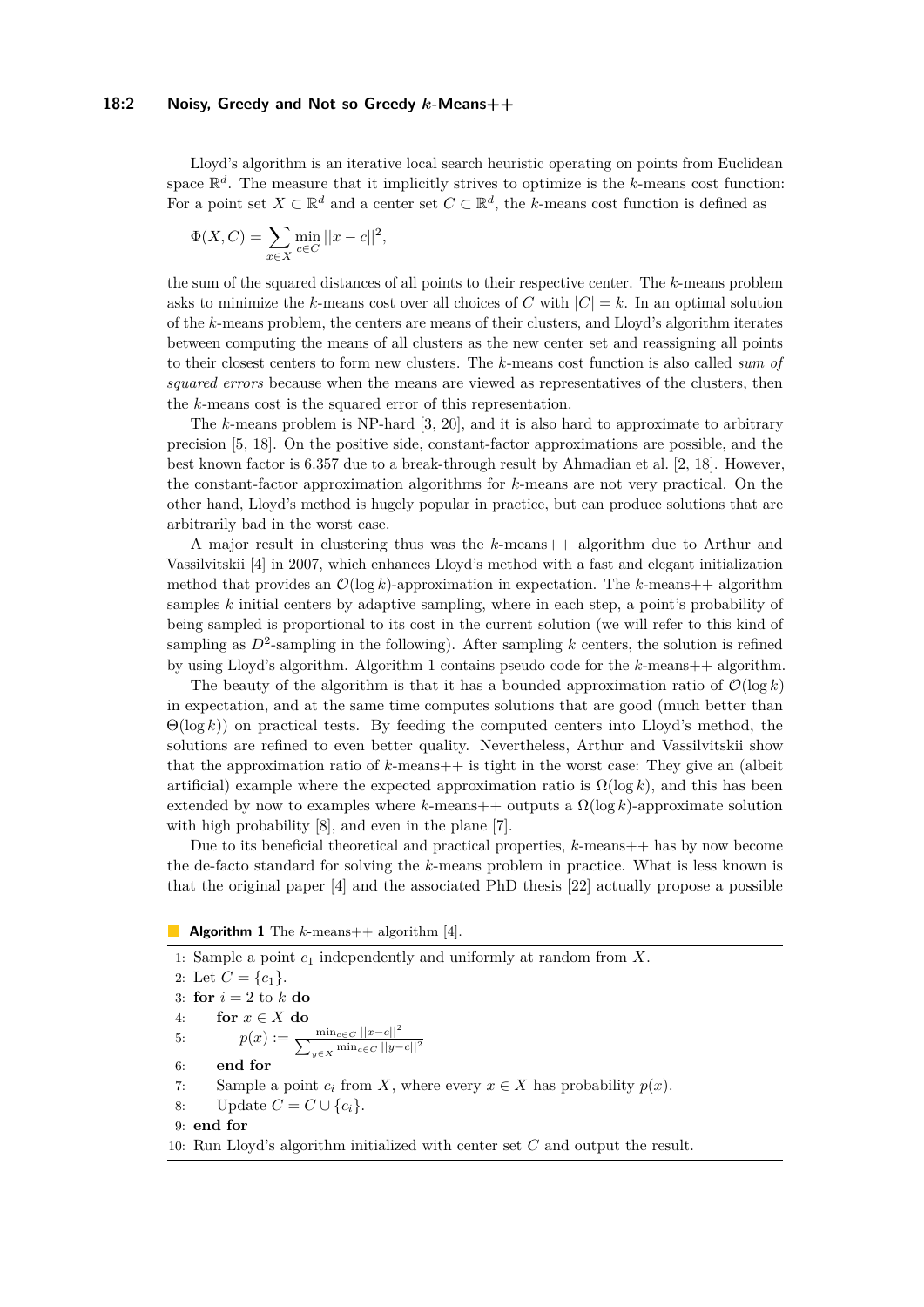

<span id="page-2-0"></span>**Figure 1** A bad example for the deterministic heuristic that always chooses the current cost minimizer as the next center. An optimal 2-clustering costs less than 1, while a clustering where *b* is a center costs  $\Omega(n)$ .

improvement to the *k*-means++ algorithm: the *greedy k-means++ algorithm*. Here in each of the adaptive sampling steps, not only one center but  $\ell$  possible centers are chosen (independently according to the same probability distribution), and then among these *l* centers, the one that decreases the *k*-means cost the most is chosen. This is greedy because a center that reduces the cost in the current step might be a bad center later on (for example if we choose a center that lies between two optimum clusters, thus preventing us from choosing good centers for both on the long run). The original paper [\[4\]](#page-19-0) says:

*Also, experiments showed that k-means++ generally performed better if it selected several new centers during each iteration, and then greedily chose the one that decreased* Φ *(the cost function) as much as possible. Unfortunately, our proofs do not carry over to this scenario. It would be interesting to see a comparable (or better) asymptotic result proven here.*

The intuition is that *k*-means++ tries to find clusters in the dataset, and with each sample, it tries to find a new cluster that has not been hit by a previously sampled center. This has a failure probability, and the super-constant approximation ratio stems from the probability that some clusters are missed. In this failure event, the algorithm chooses two centers that are close to each other compared to the optimum cost. Greedy *k*-means++ tries to make this failure event less likely by boosting the probability to find a center from a new cluster that has not been hit previously and greedily choosing the center.

For  $\ell = 1$ , the greedy *k*-means++ becomes the *k*-means++ algorithm, and for very large  $\ell$ it becomes nearly deterministic, a heuristic that always chooses the current minimizer among the whole dataset. It is easy to observe that the latter is not a good algorithm: Consider Figure [1.](#page-2-0) In the first step, the center that minimizes the overall *k*-means cost in the next step is *b*. But if we choose *b*, then the second greedy center is either *a* or *c*, and we end up with a clustering of cost  $\Omega(n)$ , while the solution  $\{a, c\}$  has a cost of 1 (and the optimum solution is even slightly better).

So the crucial question is how to set  $\ell$ , and whether there is an  $\ell$  for which greedy  $k$ means++ outperforms *k*-means++. It has been shown in [\[1\]](#page-19-8) that for any optimal clustering of an input data set, *k*-means++ has in each iteration a constant probability to sample a point from a 'new' optimal cluster, where new means that no point from that cluster has previously been chosen as a center. This leads to a bicriteria approximation, since after  $\mathcal{O}(k)$  centers, the algorithm has discovered all optimal clusters in expectation. Following the intuition that stems from this analysis, a natural idea would be to set  $\ell = \mathcal{O}(\log k)$ : This reduces the probability to pick no point from a new cluster to  $\Omega(1/k)$ , and by union bound, the failure probability that this event happens in one of the *k* samples decreases to a constant. This choice is also advertized by Celebi et al. [\[9\]](#page-19-9), who feature greedy *k*-means++ in a study of initialization strategies for Lloyd's method. They report that it performs better than *k*-means++, for a suggested value of  $\ell = \log k$ . The PhD thesis [\[22\]](#page-20-3) reports experiments with  $\ell = 2$  that outperformed *k*-means++. It also states that the approximation guarantee of greedy  $k$ -means++ is unknown (pp.  $62+63$ ).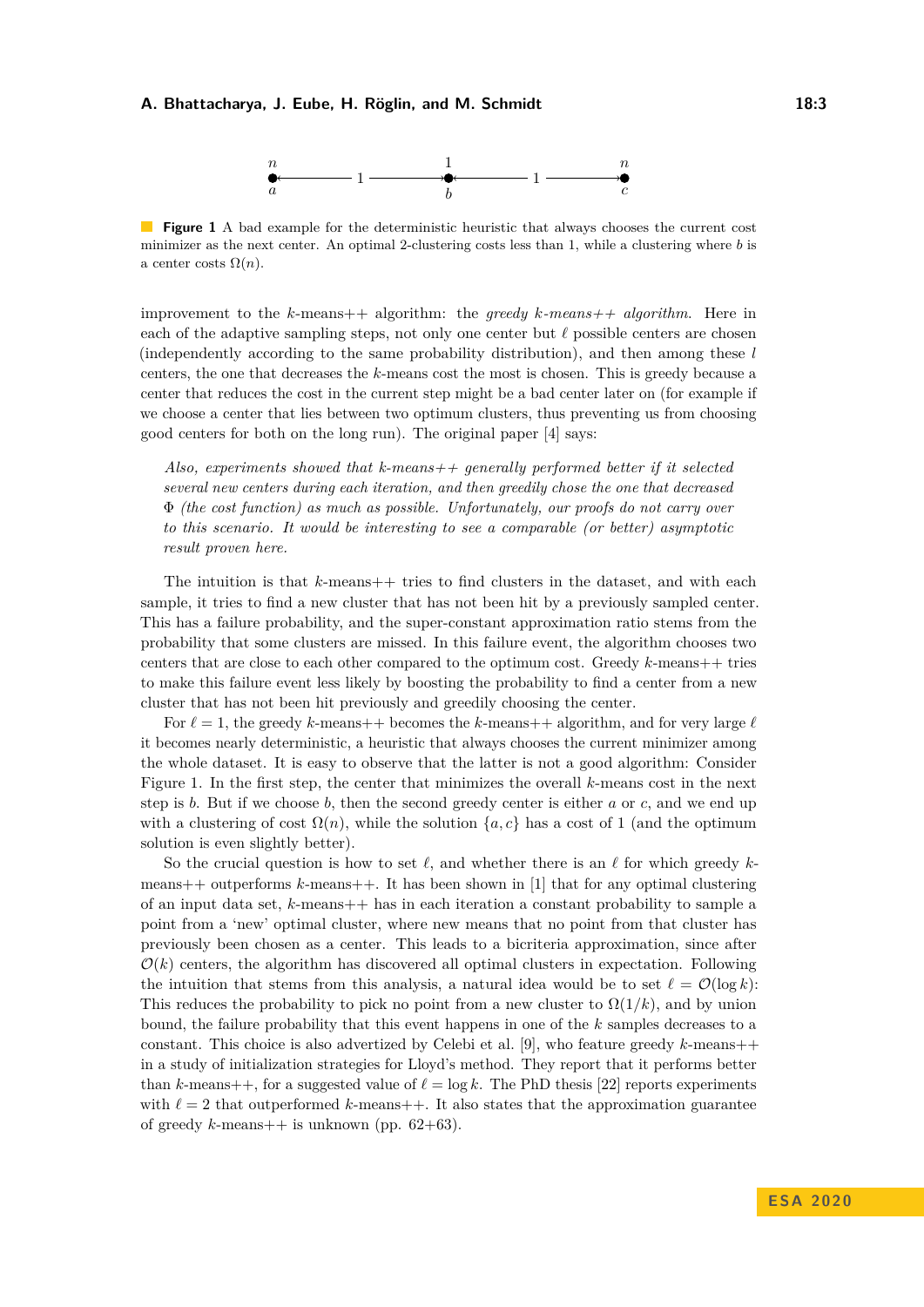# **18:4 Noisy, Greedy and Not so Greedy** *k***-Means++**

We initiate the analysis of the greedy *k*-means + algorithm. Firstly, we prove that greedy *k*-means++ is *not* asymptotically better than *k*-means++. More precisely, we show the following statement.

<span id="page-3-0"></span>▶ **Theorem 1.** *For any*  $k \geq 4$  *and any*  $\ell$ *, there exists a point set*  $X_{k,\ell}$  *such that the expected approximation quarantee of greedy*  $k$ *-means++ is*  $\Omega(\min\{\ell, k / \log k\} \cdot \log k)$ .

Theorem [1](#page-3-0) implies that the worst-case approximation guarantee of greedy *k*-means++ cannot get better by choosing  $\ell > 1$ . In particular for  $\ell = \log k$ , the approximation guarantee worsens to  $\Omega(\log^2 k)$ .

As indicated in the quote from [\[4\]](#page-19-0) above, the original proof of *k*-means++ does not carry over to greedy *k*-means++, not even if we aim for a higher approximation guarantee like  $\mathcal{O}(\ell \log k)$ . Roughly speaking, the main problem in the analysis is that while the probability to choose a point as a center can only be increased by a factor of  $\ell$  by the greedy procedure, there is no multiplicative lower bound on how much individual probabilities can be *de*creased. Indeed, if a point  $x \in P$  is the worst greedy choice, then its probability to be chosen decreases from some  $p(x)$  in the original *k*-means++ algorithm to  $(p(x))^{\ell}$ , which is much smaller than  $p(x)$ . If this happened to good centers, it could hurt the approximation factor badly.

We proceed to study a different variation of k-means  $+$  which we call the *noisy* k*means++* algorithm. This algorithm performs *k*-means++, but does not sample with exact probabilities. Instead of sampling a point *x* with probability  $p(x)$  as suggested by  $D^2$ . sampling, it uses an arbitrary probability  $p'(x)$  with  $(1 - \epsilon_1)p(x) \leq p'(x) \leq (1 + \epsilon_2)p(x)$ , where  $\epsilon_1 \in [0, 1)$  and  $\epsilon_2 \geq 0$ . If we cast greedy *k*-means++ as a noisy *k*-means++ algorithm, we observe that we get a trivial upper bound of  $\epsilon_2 = \ell - 1$ , however, no trivial *lower* bound on how much the probabilities are skewed.

Noisy *k*-means++ is also interesting in its own right, since in practice, the probabilities actually computed are prone to rounding errors. Due to the iterative nature of *k*-means++, it is not at all clear how large the effect of a small rounding can be. We show that the following theorem holds.

<span id="page-3-1"></span>**Find 12.** Let  $T_k$  denote the set of centers sampled by noisy  $k$ -means++ on dataset  $X$ *and assume that*  $\frac{k}{\ln k} \ge \max\{18, \frac{24(\epsilon_1 + \epsilon_2)(1+\epsilon_2)}{(1-\epsilon_1)^2}\}$  $\frac{(1+\epsilon_2)(1+\epsilon_2)}{(1-\epsilon_1)^2}$ . *Then,* 

$$
\mathbb{E}[\Phi(X, T_k)] \leq \mathcal{O}\left(\left(\frac{1+\epsilon_2}{1-\epsilon_1}\right)^3 \cdot \log^2(k) \cdot \text{OPT}_k(X)\right),\,
$$

*where*  $\text{OPT}_k(X)$  *denotes the k-means costs of an optimal k-clustering of X. If*  $\frac{k}{\ln k}$   $\leq$  $\max\{18, \frac{24(\epsilon_1+\epsilon_2)(1+\epsilon_2)}{(1-\epsilon_1)^2}\}$  $\frac{1+\epsilon_2(1+\epsilon_2)}{(1-\epsilon_1)^2}$ , then  $\mathbb{E}[\Phi(X,T_k)] \leq \mathcal{O}\left(\left(\frac{1+\epsilon_2}{1-\epsilon_1}\right)^4 \cdot \log^2\left(\frac{1+\epsilon_2}{1-\epsilon_1}\right) \cdot \text{OPT}_k(X)\right)$ .

We use Theorem [2](#page-3-1) to analyze a *moderately greedy* variant of *k*-means++, where the simple idea is that with probability  $p$ , we do a normal  $k$ -means  $+$  step, and with probability  $1 - p$ , we do a greedy *k*-means++ step. The idea is that in this variant, a point is never completely disregarded, so we do get a lower bound on the probabilities, yet in many steps, we do still profit from the additional power of greedy *k*-means++ seen in experiments. For constant *p* and  $\ell$ , this variant gives an  $\mathcal{O}(\log^2 k)$ -approximation by Theorem [2.](#page-3-1)

# **Techniques**

Our lower bound example for greedy  $k$ -means++ is close to the original  $\Omega(\log k)$  lower bound example in [\[4\]](#page-19-0) (we contract each cluster to a single location except for one cluster where one point is moved away from the location into the center of the instance, see Section [2\)](#page-5-0).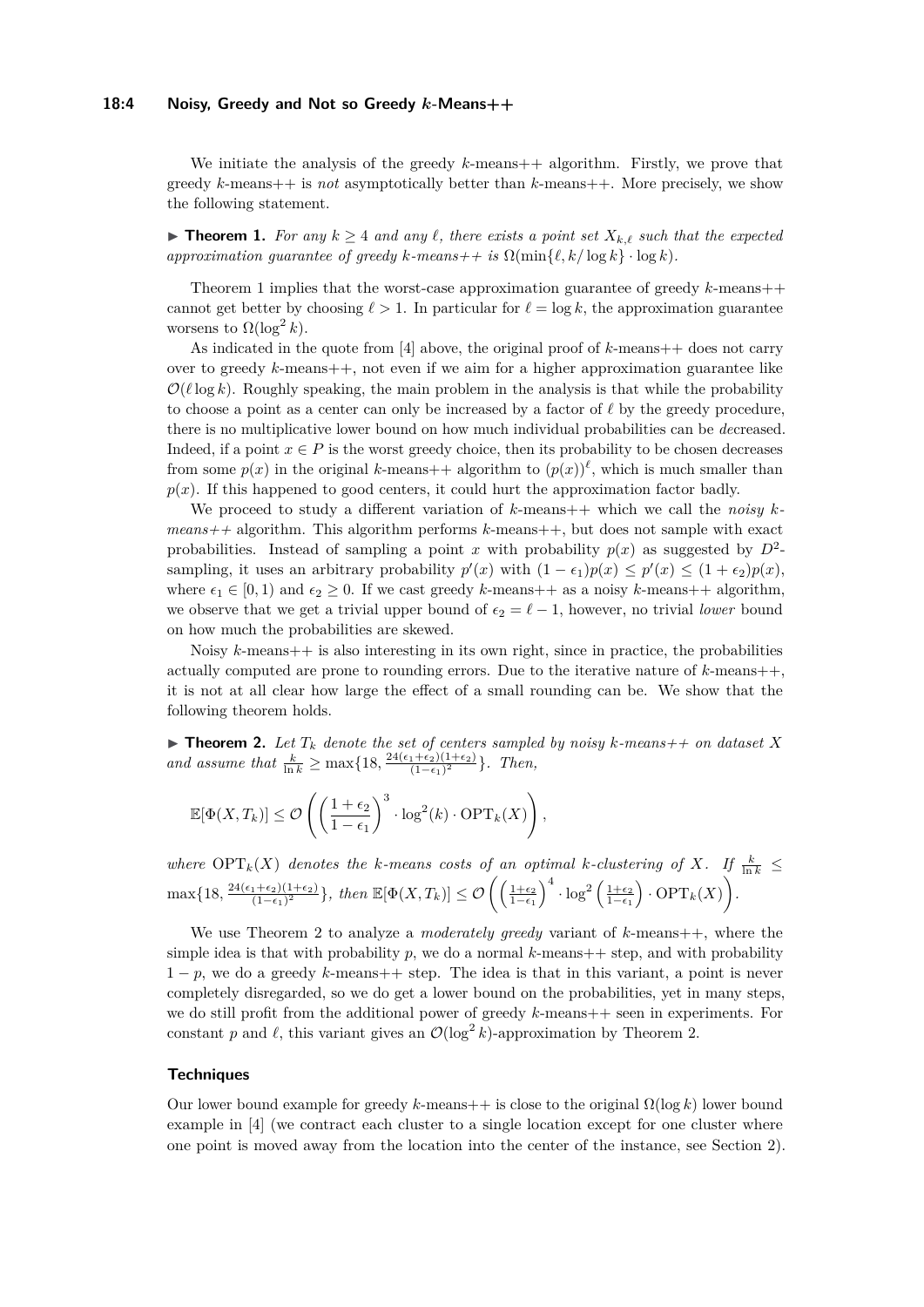However, the proof of the lower bound proceeds very differently. Morally, instead of missing clusters (which becomes less likely due to the multiple samples), the failure event is to choose a bad point as a center. This alone is responsible for the  $\Omega(\ell \log k)$  lower bound, while the original  $\Omega(\log k)$  bound stems from missing clusters.

To analyze noisy *k*-means++, we build upon an analysis of *k*-means++ by Dasgupta [\[12\]](#page-19-10). Analyzing *k*-means++ is about 'hitting' clusters. For some fixed optimal solution we call a cluster *covered* if a point is sampled that provides a good enough center for it. An iteration of *k*-means++ is *wasted* if a point is sampled from an already covered cluster. Dasgupta uses a potential function which accumulates costs over the wasted iterations. To make the connection between  $k$ -means  $+$  and this potential function, it is crucial that the expected average cost of the uncovered clusters does not increase over time (in *k*-means++). For noisy *k*-means++, this is not true: The cost can increase. We show that the increase can be bounded, roughly by a factor of log *k*. Then the key difficulty is to analyze the resulting random process which is highly dependent. We analyze an abstract version first and then show how to apply it to the setting of noisy *k*-means++.

## **Additional related work**

In his master's thesis, Pago [\[21\]](#page-20-4) shows that for  $\ell = \log k$ , the example in Figure [1](#page-2-0) can be extended such that greedy  $k$ -means++ gives an  $\Omega(\log k)$ -approximation in expectation.

Bachem et al. [\[6\]](#page-19-11) suggest to speed up *k*-means++ by replacing the exact sampling according to the probabilities  $p(x)$  by a fast approximation based on Markov Chain Monte Carlo sampling. They prove that under certain assumptions on the dataset their algorithm yields the same approximation guarantee in expectation as  $k$ -means++, namely  $\mathcal{O}(\log k)$ . Their algorithm can be viewed as a special case of noisy *k*-means++. However, their analysis of the approximation factor is based on making the total variation distance between the probability distributions  $p$  and  $p'$  (in every step) so small that with high probability their algorithm behaves identically to *k*-means++. In contrast to this, Theorem [2](#page-3-1) also applies to choices of  $\epsilon_1$  and  $\epsilon_2$  for which noisy *k*-means++ behaves differently from *k*-means++ with high probability.

Lattanzi and Sohler [\[17\]](#page-19-12) propose an intermediate improvement step to be executed between the  $D^2$ -sampling and Lloyd's algorithm in order to improve the solution quality to a constant factor approximation in expectation. Their algorithm starts with a *k*-means++ solution and then performs  $\mathcal{O}(k \log \log k)$  improvement steps: In each such step, a new center is sampled with  $D^2$ -sampling, and if swapping it with an existing center improves the solution, then this swap is performed. While this is a greedy improvement step and thus a bit related to greedy *k*-means++, their algorithm is closer in spirit to a known local search algorithm by Kanungo et al. [\[16\]](#page-19-13) which uses center swaps (starting on an arbitrary solution) to obtain a constant-factor approximation, but needs a lot more rounds and is impractical. Very recently, Choo et. al. [\[10\]](#page-19-14) improved the result by Lattanzi and Sohler and showed that  $\mathcal{O}(k)$  swaps are sufficient to achieve a constant factor approximation.

The bicriteria analysis by Aggarwal et al. [\[1\]](#page-19-8) mentioned above was improved by Wei [\[23\]](#page-20-5) who showed that for any  $\beta > 1$ , sampling  $\beta k$  centers with  $D^2$ -sampling yields an  $\mathcal{O}(1)$ approximation in expectation (with *βk* centers). Hsu and Telgarsky [\[15\]](#page-19-15) show that greedy k-means++ for  $\ell = \Theta(k)$  leads to a bicriteria  $O(1)$ -approximation if  $\Theta(k)$  centers are chosen. All above cited works assume that *k* and *d* are input parameters; if one of them is a constant, then there exists a PTAS for the problem [\[11,](#page-19-16) [13,](#page-19-17) [14\]](#page-19-18).

In bicriteria results (which, in a sense, also applies to [\[17\]](#page-19-12) and [\[10\]](#page-19-14)), the key is to show that a cluster that has not been covered by a good center is found with high probability. For the analysis of greedy *k*-means++ and noisy *k*-means++, the main challenge is to bound the expected cost after only *k* steps.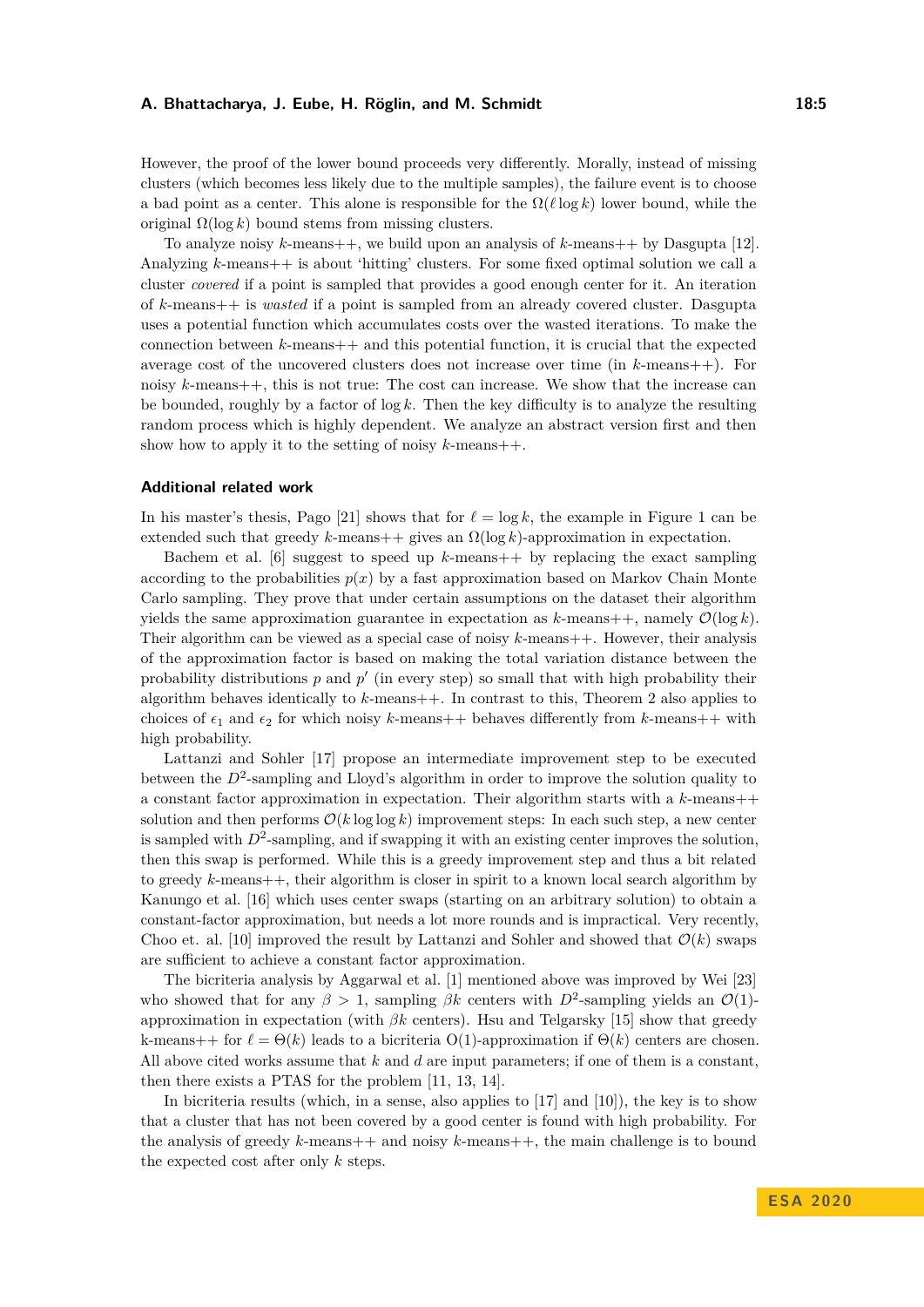# <span id="page-5-0"></span>**2 Lower Bound for Greedy** *k***-means++**

In this section we construct an instance on which greedy  $k$ -means++ yields only an  $\Omega(\ell \log k)$ approximation in expectation. More precisely, we analyze Algorithm [2.](#page-5-1)

<span id="page-5-1"></span>**Algorithm 2** Greedy *k*-means++ algorithm [\[4\]](#page-19-0).

[1](#page-5-2): Sample<sup>1</sup> a point  $c_1$  independently and uniformly at random from  $X$ . 2: Let  $C = \{c_1\}.$ 3: **for**  $i = 2$  to  $k$  **do** 4: **for** *x* ∈ *X* **do** 5:  $p(x) := \frac{\min_{c \in C} ||x - c||^2}{\sum_{y \in X} \min_{c \in C} ||y - c||^2}.$ 6: **end for** 7: Sample<sup>1</sup> a set S of  $\ell$  points independently according to this probability distribution. 8: Let  $c_i = \arg \min_{u \in S} \Phi(X, C \cup \{u\}).$ 9: Update  $C = C \cup \{c_i\}.$ 10: **end for** 11: Run Lloyd's algorithm initialized with center set *C* and output the result.

Note that we only draw one sample in the first step. This is due to the fact that in the first step, *k*-means++ is guaranteed to discover a new cluster, so there is no reason to draw multiple samples.

The instance is based on a regular  $(k-1)$ -simplex with side length  $\sqrt{2}$ . Let the vertices of this simplex be denoted by  $v_1, \ldots, v_k$ . There are *k* points each at vertices  $v_1, \ldots, v_{k-1}$ ,  $(k-1)$  points at vertex  $v_k$ , and there is one point at the center *o* of the simplex. Let *X* denote the set of all these points. The simplex can be constructed explicitly in  $\mathbb{R}^k$  by letting  $v_i$ be the *i*th canonical unit vector for each *i* and  $o = (1/k, \ldots, 1/k)$ . Then it follows that the distance between the center *o* and any vertex  $v_i$  is  $\sqrt{(k-1)/k}$ .

An optimal clustering  $(C_1^*, \ldots, C_k^*)$  of this instance is obtained as follows: The clusters  $C_1^{\star}, \ldots, C_{k-1}^{\star}$  consist of the *k* points at vertices  $v_1, \ldots, v_{k-1}$ , respectively, and the cluster  $C_k^{\star}$ consists of the  $(k-1)$  points at vertex  $v_k$  and the point at the center *o*. The cost of this clustering is bounded from above by  $||o - v_k||^2 = \frac{k-1}{k} = O(1)$ .

Consider a *k*-clustering *C* obtained by greedy *k*-means++ that contains the point at *o* as one of the *k* centers. The cost of this clustering is at least  $(k-1)^2/k = \Omega(k)$  because there exists at least one *i* such that *C* has no center at  $v_i$ . In the best case this is  $v_k$ , which generates the aforementioned cost because the  $(k-1)$  points at  $v_k$  will be assigned to the center at *o*. The approximation guarantee of this clustering is  $\Omega(k)$ . We prove that with sufficiently large probability, greedy *k*-means++ places one of the centers at *o*.

Morally, we proceed as follows. We define a failure event *F* which captures the case that one of the points at  $v_k$  is chosen as a center during the execution of greedy  $k$ -means++. If this event happens, we cannot show a high lower bound on the approximation guarantee. So we show that *F* happens at most with constant probability, so with sufficient probability, *F* does not occur. Then we analyze the probablity that under the condition that *F* does not occur,  $o$  is chosen as a center during the execution of  $k$ -means  $++$ . This probability increases with every iteration (when the *k*th center is chosen, there are only *o*, the points at *v<sup>k</sup>* and the points at one other location  $v_i$  left as possible choices). We analyze a simplified random experiment to lower bound the probablity that *o* is chosen as a center during the iterations  $i = 2, \ldots, k.$ 

<span id="page-5-2"></span><sup>&</sup>lt;sup>1</sup> In all our algorithms we do sampling with replacement.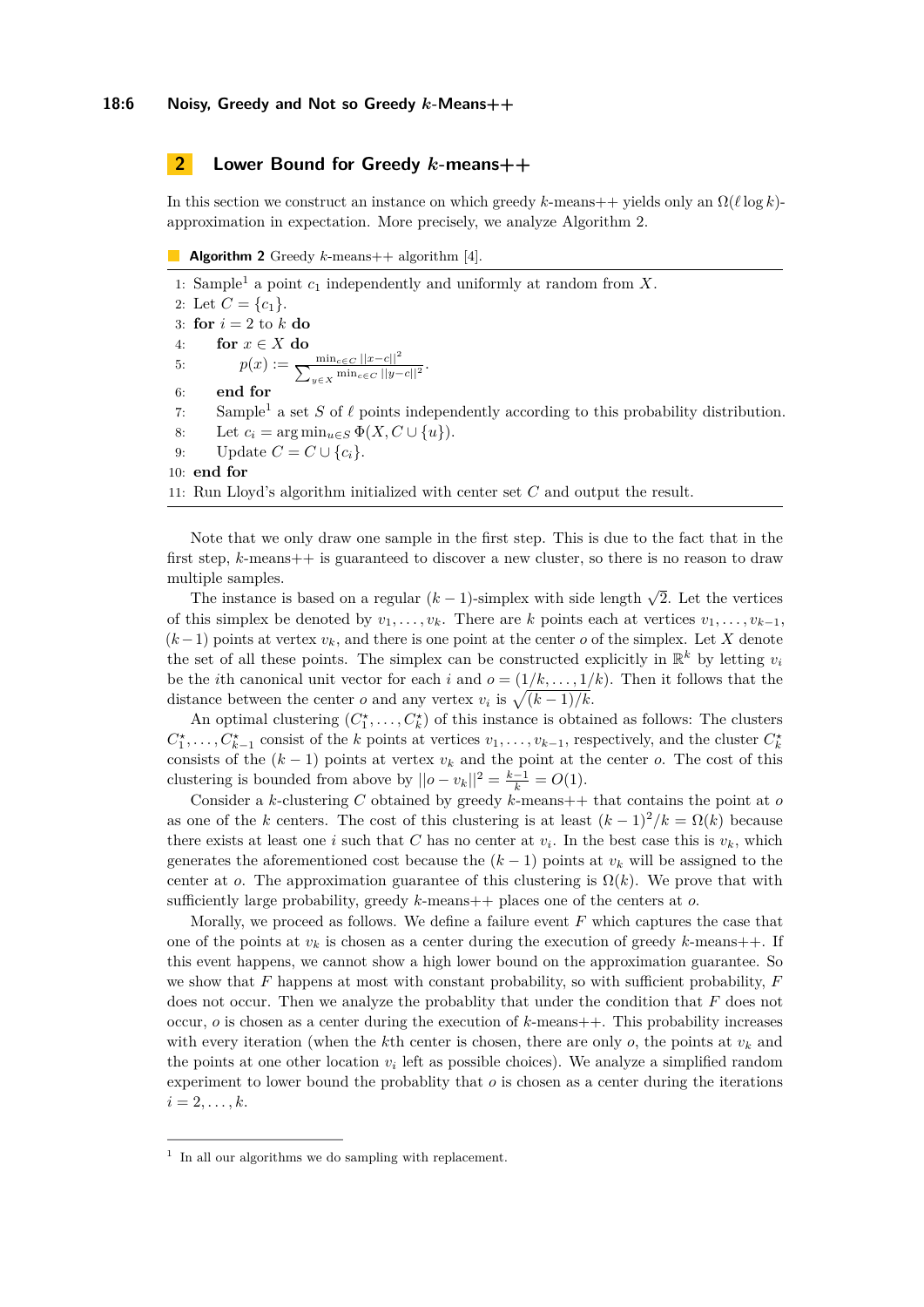▶ **Theorem 1.** *For any*  $k \geq 4$  *and any*  $\ell$ , *there exists a point set*  $X_{k,\ell}$  *such that the expected approximation guarantee of greedy*  $k$ *-means++ is*  $\Omega(\min\{\ell, k/\log k\} \cdot \log k)$ *.* 

**Proof.** Notice that for  $\ell = 1$  there is nothing to show since a lower bound of  $\Omega(\log k)$  is known for this case. So in the following, we assume that  $\ell \geq 2$ . Furthermore we consider first only the case that  $\ell \leq \frac{k}{20 \ln(k-1)}$  and defer the discussion of larger  $\ell$  to the end of the proof.

We consider the point set  $X$  constructed above. Consider a  $k$ -clustering  $C$  obtained by greedy *k*-means++ that contains the point at *o* as one of the *k* centers. The cost of this clustering is at least  $(k-1)^2/k = \Omega(k)$  because there exists at least one *i* such that *C* has no center at  $v_i$ . In the best case this is  $v_k$ , which generates the aforementioned cost because the  $(k-1)$  points at  $v_k$  will be assigned to the center at *o*. The approximation guarantee of this clustering is  $\Omega(k)$ . We will prove that with sufficiently large probability, greedy *k*-means++ places one of the centers at *o*.

We start the analysis by defining the following events for all  $i \in [k]$ :

 $F_i$  = the center chosen in the *i*th iteration lies at  $v_k$ .  $G_i$  = the center chosen in the *i*th iteration lies at *o*,  $H_i = F_i \cup G_i$ .

We denote by  $\Phi_i$  the potential after  $i-1$  iterations if in these iterations no point from  $C_k^*$ has been chosen as a center. Since the probability to choose the same  $v_i$  more than once is zero, this means that  $i-1$  centers from different clusters from  $C_1^*, \ldots, C_{k-1}^*$  have been chosen. In the remaining  $k - i + 1$  clusters, k points pay a cost of 2, except for the one point at *o* which pays  $1 - 1/k$ . Thus,

$$
\Phi_i = 2((k-i+1)k-1) + 1 - \frac{1}{k}
$$

and

$$
2((k-i+1)k-1) \le \Phi_i \le 2k(k-i+1).
$$

We define

$$
F = F_1 \cup (F_2 \cap \overline{H_1}) \cup \ldots \cup (F_{k-1} \cap \overline{H_1} \cap \ldots \cap \overline{H_{k-2}})
$$

as the event that in one of the first *k* − 1 iterations a point at *v<sup>k</sup>* is chosen as a center and that this is the first center chosen from  $C_k^*$ . We exclude the last iteration because  $Pr(F_k)$  is significantly higher than  $\mathbf{Pr}(F_i)$  for  $i \leq k - 1$ .

We will prove a lower bound for the probability of the event  $\overline{F} \cap (G_2 \cup \ldots \cup G_{k-1})$  because if this event happens then the point at  $o$  is one of the centers computed by greedy  $k$ -means++. i.e., the approximation factor is at least  $\Omega(k)$ .

If the event *F* occurs then we cannot prove a lower bound on the approximation guarantee of greedy *k*-means++. Hence, we will prove an upper bound for the probability of *F*. Observe that

$$
\mathbf{Pr}[F] \leq \sum_{i=1}^{k-1} \mathbf{Pr}[F_i \mid \overline{H_1} \cap \ldots \cap \overline{H_{i-1}}] \cdot \mathbf{Pr}[\overline{H_1} \cap \ldots \cap \overline{H_{i-1}}] \leq \sum_{i=1}^{k-1} \mathbf{Pr}[F_i \mid \overline{H_1} \cap \ldots \cap \overline{H_{i-1}}]
$$

and

$$
\mathbf{Pr}[F_1] = \frac{k-1}{k^2} \le \frac{1}{k}.
$$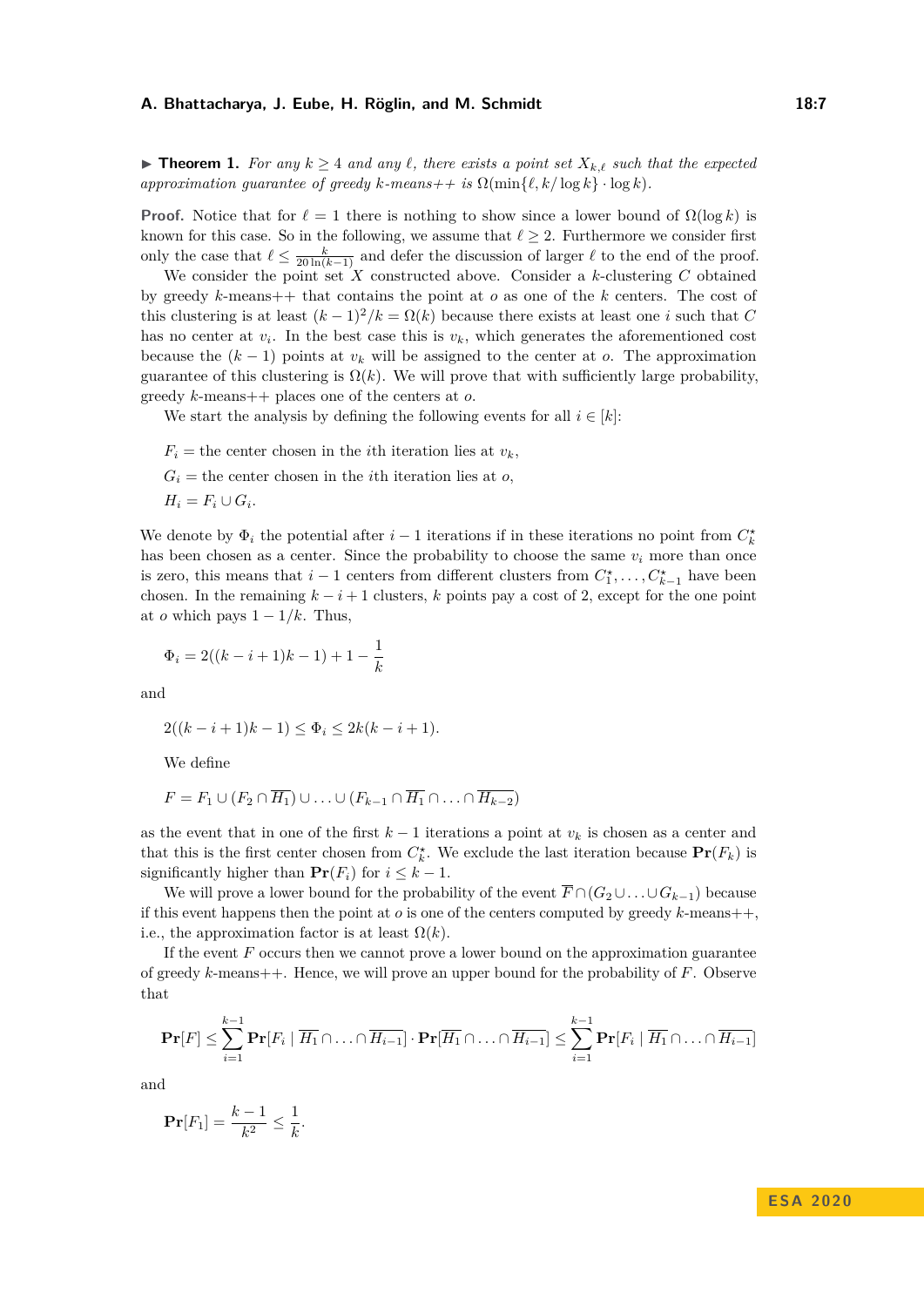# **18:8 Noisy, Greedy and Not so Greedy** *k***-Means++**

Consider the situation that  $1 \leq i - 1 \leq k - 2$  iterations have already been performed and that in these iterations cluster  $C_k^*$  has not been covered. Then each point from an uncovered cluster  $C_j^*$  with  $j < k$  reduces the potential by 2*k*. Each point at  $v_k$  reduces the potential by  $2(k-1)$  and the point at *o* reduces the potential by

$$
\underbrace{((k-i+1)}_{\geq 2}k-1)(1+1/k)+1-1/k \geq (2k-1)(1+1/k)+1-1/k = 2(k+1-1/k) > 2k.
$$

Hence, the points at  $v_k$  have the least potential reduction and thus a point at  $v_k$  is only selected as new center in iteration *i* if all  $\ell$  sampled candidates are at  $v_k$ . Hence, we obtain

*.*

$$
\mathbf{Pr}[F_i \mid \overline{H_1} \cap \ldots \cap \overline{H_{i-1}}] = \left(\frac{2(k-1)}{\Phi_i}\right)^{\ell}
$$

Altogether this implies

$$
\mathbf{Pr}[F] \leq \mathbf{Pr}[F_1] + \sum_{i=2}^{k-1} \mathbf{Pr}[F_i \mid \overline{H_1} \cap \ldots \cap \overline{H_{i-1}}] \leq \frac{1}{k} + \sum_{i=2}^{k-1} \left(\frac{2(k-1)}{\Phi_i}\right)^{\ell}.
$$

Together with  $\Phi_i \geq 2((k-i+1)k-1)$  this implies

$$
\begin{split} \mathbf{Pr}[F] &\leq \frac{1}{k} + \sum_{i=2}^{k-1} \left( \frac{2(k-1)}{2((k-i+1)k-1)} \right)^{\ell} \\ &= \frac{1}{k} + \sum_{i=2}^{k-1} \left( \frac{k-1}{(k-i+1)k-1} \right)^{\ell} \\ &\leq \frac{1}{k} + \sum_{i=2}^{k-1} \left( \frac{k}{(k-i+1)k} \right)^{\ell} \\ &= \frac{1}{k} + \sum_{i=2}^{k-1} \left( \frac{1}{i} \right)^{\ell}, \end{split}
$$

where the inequality in the penultimate line of the calculation follows from  $\frac{a}{b} < \frac{a+1}{b+1}$ for  $0 < a < b$ . Using  $\ell \geq 2$  and  $k \geq 4$ , it follows

$$
\mathbf{Pr}[F] \le \frac{1}{k} + \sum_{i=2}^{k-1} \left(\frac{1}{i}\right)^2 \le \frac{1}{k} + \sum_{i=2}^{\infty} \left(\frac{1}{i}\right)^2 = \frac{1}{k} + \left(\frac{\pi^2}{6} - 1\right) \le 0.9.
$$

This shows that with constant probability, the failure event *F* does not occur, i.e., with constant probability none of the points from  $v_k$  is chosen as a center in the first  $k-1$ iterations.

Now let us consider the probability that the point at *o* is selected as a center. We have argued above that the potential reduction of the point at *o* in iteration  $2 \leq i \leq k - 1$  is larger than 2*k* if cluster  $C_k^*$  has not been covered in the first *i* − 1 iterations. We have also seen that any other point reduces the potential by at most 2*k*. Hence, in order to select the point at *o* as center it suffices already if it belongs to the  $\ell$  candidates chosen in iteration *i*. Denote the event that the *j*th sample in iteration *i* is *o* by  $G_{ij}$ . Then for  $i \in \{2, ..., k-1\}$ ,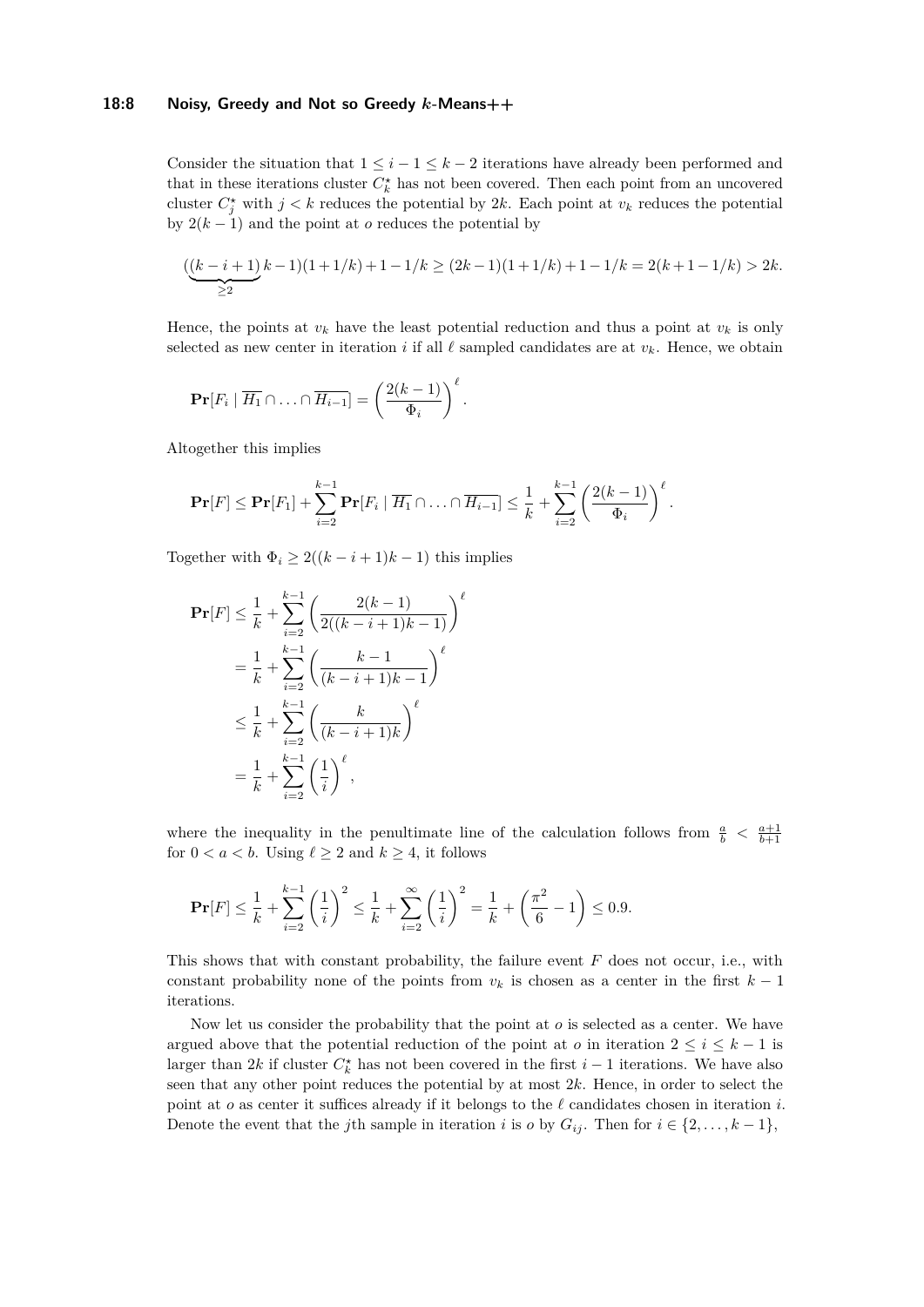$$
\begin{split} \mathbf{Pr}[G_i \mid \overline{H_1} \cap \ldots \cap \overline{H_{i-1}}] &= \mathbf{Pr}[\cup_{j=1}^{\ell} G_{ij} \mid \overline{H_1} \cap \ldots \cap \overline{H_{i-1}}] \\ &\geq \sum_{j=1}^{\ell} \mathbf{Pr}[G_{ij} \mid \overline{H_1} \cap \ldots \cap \overline{H_{i-1}}] - \sum_{1 \leq j_1 < j_2 \leq j} \mathbf{Pr}[G_{ij_1} \cap G_{ij_2} \mid \overline{H_1} \cap \ldots \cap \overline{H_{i-1}}] \\ &= \frac{\ell(1-1/k)}{\Phi_i} - \frac{\binom{\ell}{2}(1-1/k)^2}{\Phi_i^2} \\ &\geq \frac{\ell(1-1/k)}{\Phi_i} - \frac{\ell^2(1-1/k)^2}{\Phi_i^2}, \end{split}
$$

where the first inequality follows from Bonferroni inequalities.

Since  $\ell \leq k/(20 \ln(k-1)) \leq k/2$ , we obtain

$$
\frac{\ell(1 - 1/k)}{\Phi_i} \le \frac{\ell}{\Phi_i} \le \frac{\ell}{2((k - i + 1)k - 1)} \le \frac{\ell}{k} \le \frac{1}{2}.
$$

This is helpful, because for any  $a \in \mathbb{R}$  with  $0 \le a \le 1/2$ , it holds that  $a - a^2 \ge a/2$ . Thus, the previous two inequalities imply

<span id="page-8-0"></span>
$$
\mathbf{Pr}[G_i \mid \overline{H_1} \cap \ldots \cap \overline{H_{i-1}}] \ge \frac{\ell(1-1/k)}{\Phi_i} - \left(\frac{\ell(1-1/k)}{\Phi_i}\right)^2 \ge \frac{\ell(1-1/k)}{2\Phi_i}.
$$
 (1)

Let us now condition on the event  $\overline{F}$ , which happens with constant probability. Then we can write the probability of the event we care about as

$$
\mathbf{Pr}[\overline{F} \cap (G_2 \cup \ldots \cup G_{k-1})] = \mathbf{Pr}[\overline{F}] \cdot \mathbf{Pr}[G_2 \cup \ldots \cup G_{k-1} | \overline{F}] = \mathbf{Pr}[\overline{F}] \cdot \sum_{i=2}^{k-1} \mathbf{Pr}[G_i | \overline{F}]
$$

$$
\geq \mathbf{Pr}[\overline{F}] \cdot \sum_{i=2}^{k-1} \mathbf{Pr}[G_i | \overline{F_1} \cap \ldots \cap \overline{F_{i-1}}],
$$

where we used in the penultimate step that the events  $G_i$  are mutually exclusive and in the last step that  $\overline{F} \subseteq \overline{F_1} \cap \ldots \cap \overline{F_{i-1}}$ . We cannot use [\(1\)](#page-8-0) directly to bound  $\Pr[G_i \mid \overline{F_1} \cap \ldots \cap \overline{F_{i-1}}]$ because the condition is different (in [\(1\)](#page-8-0) we condition on the event that no point from  $C_k^*$ has been chosen as center in the first *i* − 1 iterations while conditioning on  $\overline{F_1} \cap \ldots \cap \overline{F_{i-1}}$ only implies that no point at  $v_k$  has been chosen as a center).

To prove a lower bound on  $Pr[G_2 \cup \ldots \cup G_{k-1} | \overline{F}]$ , we consider a different random experiment *E*. This random experiment consists of *k* − 2 iterations numbered from 2 to *k* − 1 and each iteration *i* is successful with probability  $Pr[G_i | \overline{H_1} \cap ... \cap \overline{H_{i-1}}]$  independent of the other iterations. Then  $Pr[G_2 \cup \ldots \cup G_{k-1} | \overline{F}]$  equals the probability that at least one of the iterations of  $E$  is successful. Let  $E'$  denote the same random experiment as  $E$  only with modified success probabilities. In *E'* iteration *i* is successful with probability  $\frac{\ell(1-1/k)}{2\Phi_i}$ . Due to [\(1\)](#page-8-0) and Bonferroni inequalities and using  $k \geq 4$ , we obtain

**Pr**[ $G_2$  ∪  $\ldots$  ∪  $G_{k-1}$  |  $\overline{F}$ ] = **Pr**[at least one success in *E*]

$$
\geq
$$
 **Pr**[at least one success in  $E'$ ]

$$
\geq \sum_{i=2}^{k-1} \frac{\ell(1-1/k)}{2\Phi_i} - \sum_{2 \leq i < j \leq k-1} \frac{\ell(1-1/k)}{2\Phi_i} \cdot \frac{\ell(1-1/k)}{2\Phi_j}
$$
\n
$$
\geq \sum_{i=2}^{k-1} \frac{\ell(1-1/k)}{4k(k-i+1)} - \sum_{2 \leq i < j \leq k-1} \frac{\ell}{4((k-i+1)k-1)} \cdot \frac{\ell}{4((k-j+1)k-1)}
$$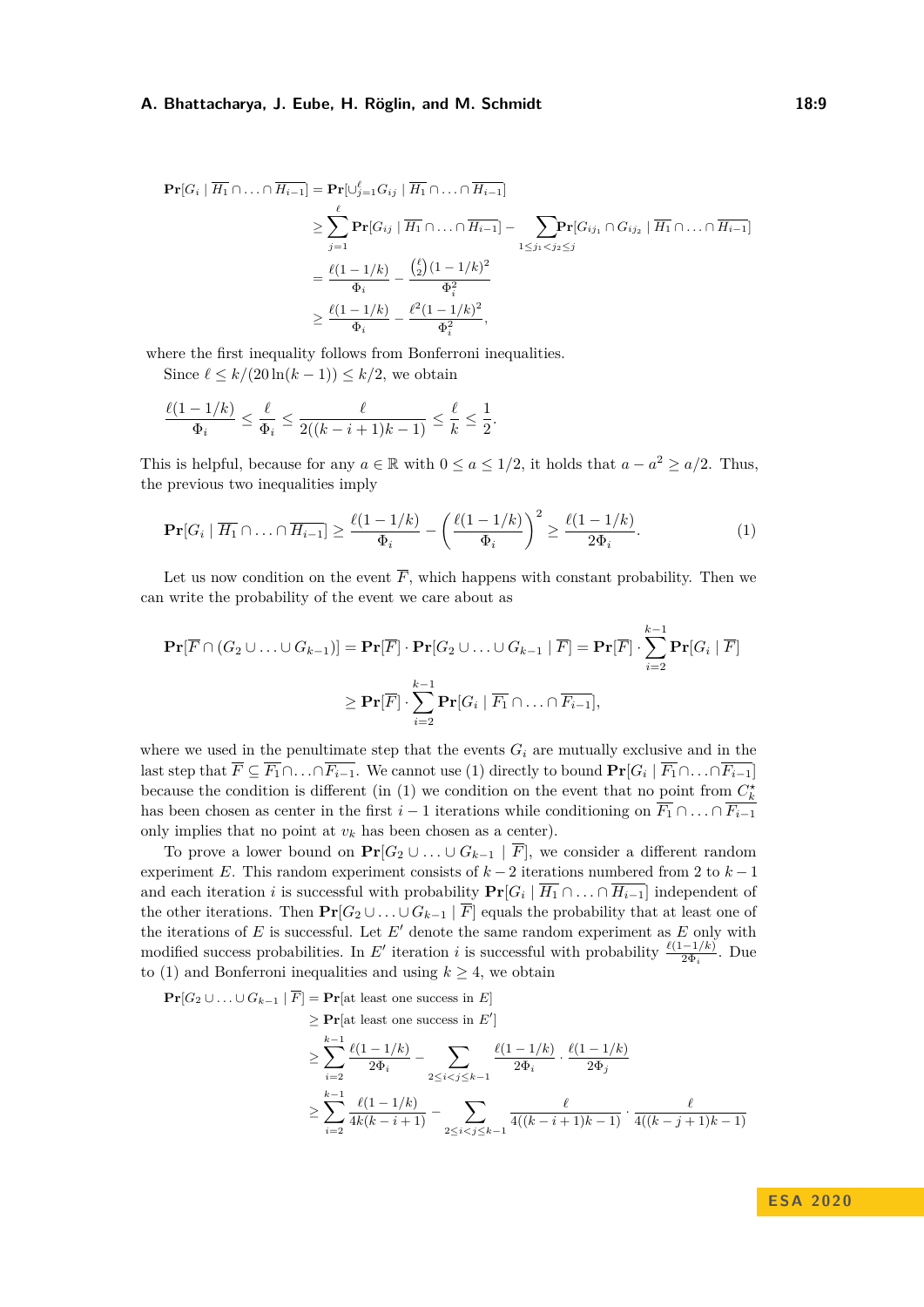# **18:10 Noisy, Greedy and Not so Greedy** *k***-Means++**

$$
\geq \sum_{i=2}^{k-1} \frac{\ell(1-1/k)}{4k(k-i+1)} - \sum_{2 \leq i < j \leq k-1} \frac{\ell}{3k(k-i+1)} \cdot \frac{\ell}{3k(k-j+1)}
$$
\n
$$
= \frac{\ell(1-1/k)}{4k} \sum_{i=2}^{k-1} \frac{1}{i} - \frac{\ell^2}{9k^2} \sum_{2 \leq i < j \leq k-1} \frac{1}{(k-i+1)(k-j+1)}
$$
\n
$$
\geq \frac{3\ell}{16k} \sum_{i=2}^{k-1} \frac{1}{i} - \frac{\ell^2}{9k^2} \left( \sum_{i=2}^{k-1} \frac{1}{i} \right)^2
$$
\n
$$
\geq \frac{3\ell}{16k} (\ln(k-1) - 1) - \frac{\ell^2}{9k^2} \ln^2(k-1).
$$

For  $k \geq 4$ , we have  $\ln(k-1) - 1 \geq 0.089 \ln(k-1)$ . Together with the previous calculation we get

$$
\begin{aligned} \mathbf{Pr}[G_2 \cup \ldots \cup G_{k-1} \mid \overline{F}] &\ge 0.0166 \cdot \frac{\ell \cdot \ln(k-1)}{k} - \left(\frac{\ell \cdot \ln(k-1)}{3k}\right)^2 \\ &= \frac{\ell \cdot \ln(k-1)}{k} \cdot \left(0.0166 - \frac{\ell \cdot \ln(k-1)}{9k}\right) \\ &\ge 0.01 \cdot \frac{\ell \cdot \ln(k-1)}{k}, \end{aligned}
$$

where we used  $\ell \leq \frac{0.05 \cdot k}{\ln(k-1)}$  for the last inequality.

Overall we obtain

$$
\mathbf{Pr}[\overline{F} \cap (G_2 \cup \ldots \cup G_{k-1})] = \mathbf{Pr}[\overline{F}] \cdot \mathbf{Pr}[G_2 \cup \ldots \cup G_{k-1} | \overline{F}]
$$
  
 
$$
\geq 0.1 \cdot 0.01 \cdot \frac{\ell \cdot \ln(k-1)}{k} = \Omega \left( \frac{\ell \cdot \log(k)}{k} \right).
$$

If this event happens, then the costs of the clustering are  $\Omega(k)$ . Hence the expected costs of the clustering computed by greedy *k*-means++ are  $\Omega(\ell \cdot \log(k))$ .

Finally let us consider the case  $\ell > \frac{k}{20 \ln(k-1)}$ . We argue that in this case the approximation guarantee cannot be better than for  $\ell = \frac{k}{20 \ln(k-1)}$ . To see that this is true, one has to have a closer look at where the upper bound on  $\ell$  has been used in the argument above. It is used twice: once for proving an upper bound on the conditional probability of  $G_i$  and once for proving an upper bound on the conditional probability of  $G_2 \cup \ldots \cup G_{k-1}$ . Both these probabilities increase with  $\ell$  so if  $\ell$  is larger one could simply replace it by  $\frac{k}{20 \ln(k-1)}$ , leading to a lower bound of  $\Omega(k/\log(k) \cdot k) = \Omega(k)$  for the approximation guarantee.

# **3 Analysis of Noisy** *k***-means++ Seeding**

In this section we analyze a noisy seeding procedure, which we call *noisy k-means++* in the following. This procedure iteratively selects *k* centers from the data set in a similar fashion as *k*-means++. The only difference is that the probability of sampling a point as the next center is no longer exactly proportional to its squared distance to the closest center chosen so far. The probabilities are only approximately correct. To be more precise, consider an iteration of noisy *k*-means++. For any point  $x \in X$ , we denote by  $p_x$  the probability that x is chosen by  $k$ -means +  $+$  as the next center (i.e.,  $p$  is the uniform distribution in the first iteration and the distribution that results from  $D^2$ -sampling in the following iterations). In noisy *k*-means++ an adversary can choose an arbitrary probability distribution *q* on *X*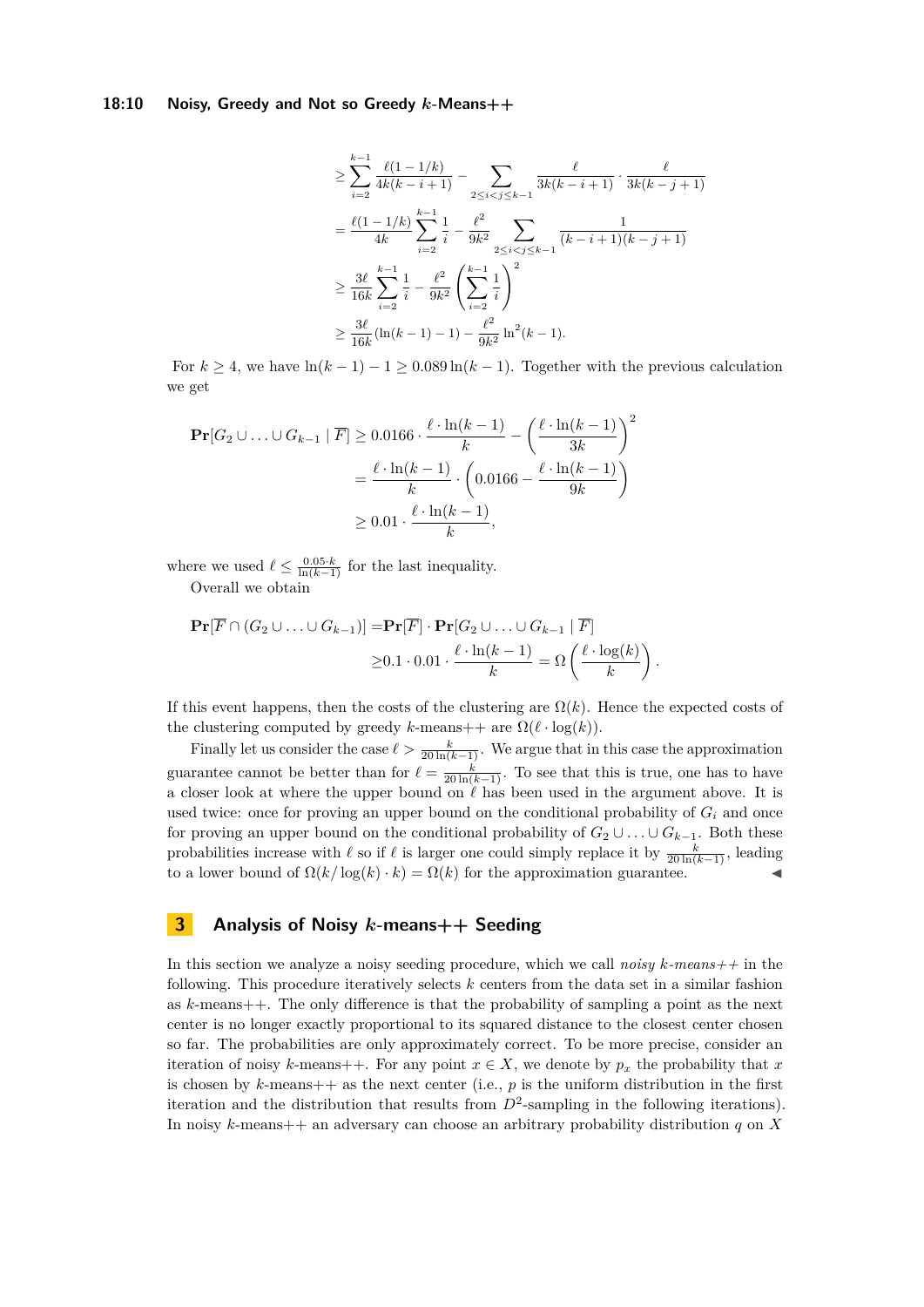with  $q_x \in [(1 - \epsilon_1)p_x, (1 + \epsilon_2)p_x]$  $q_x \in [(1 - \epsilon_1)p_x, (1 + \epsilon_2)p_x]$  $q_x \in [(1 - \epsilon_1)p_x, (1 + \epsilon_2)p_x]$  for all  $x \in X$  where  $\epsilon_1 \in [0, 1)$  and  $\epsilon_2 \ge 0$  are parameters<sup>2</sup>. Then the next center is sampled according to *q*. This is repeated in every iteration of noisy  $k$ -means  $++$  and in every iteration the adversary can decide arbitrarily how to choose *q* based on the current distribution  $p$  that results from  $D^2$ -sampling. We analyze the worst-case approximation guarantee provided by noisy *k*-means++.

The difficulty with noisy  $k$ -means  $+$  is that a) it has a high probability to differ from *k*-means++, and b) the steps are highly dependent on each other, so once the algorithm has deviated, this propagates in the subsequent steps. It may be surprising that such a little change to the algorithm has such a huge effect. After some considerations it is even unclear if noisy *k*-means++ has any approximation guarantee at all. While we achieve worse guarantees compared to *k*-means++, we do at least answer this question affirmatively, showing that noisy k-means++ achieves an expected approximation guarantee of  $\mathcal{O}(\log^2 k)$ . Achieving this requires an intricate analysis of the highly dependent algorithm. We could not make it work with the original proof, so we use an alternative proof by Dasgupta [\[12\]](#page-19-10) as a starting point. Also in this proof, a crucial step breaks down (the expected average cost of uncovered clusters can now increase, which is not the case for *k*-means++). This makes the process difficult to analyze and solving this challenge is the main technical contribution of this paper.

Let us first introduce some notation. We denote by  $\Phi(X, C)$  the *k*-means costs of data set *X* with respect to center set *C*, i.e.,

$$
\Phi(X, C) = \sum_{x \in X} \min_{c \in C} ||x - c||^2.
$$

For  $c \in \mathbb{R}^d$  we also write  $\Phi(X, c)$  instead of  $\Phi(X, \{c\})$  and similarly for  $x \in \mathbb{R}^d$  we write  $\Phi(x, C)$ instead of  $\Phi({x}, C)$ . Let  $\text{OPT}_k(X)$  denote the optimal *k*-means costs of dataset *X*. In the following we assume that a data set *X* is given and we denote by  $(C_1^*, \ldots, C_k^*)$  an optimal *k*-clustering of *X*. For a finite set  $X \subset \mathbb{R}^d$ , we denote by  $\mu(X) = \frac{1}{|X|} \sum_{x \in X} x$  its mean. The following lemma is well-known.

<span id="page-10-1"></span>▶ **Lemma 3.** *For any finite*  $X \subset \mathbb{R}^d$  *and any*  $z \in \mathbb{R}^d$ ,

$$
\Phi(C, z) = \Phi(C, \mu(C)) + |C| \cdot ||z - \mu(C)||^2 = \text{OPT}_1(C) + |C| \cdot ||z - \mu(C)||^2.
$$

We call an optimal cluster  $C_i^*$  covered by (noisy) *k*-means++ if at least one point from  $C_i^*$ is selected as a center. Arthur and Vassilvitskii [\[4\]](#page-19-0) observe that covered clusters are well approximated by *k*-means++ in expectation. In particular, they show that the expected costs of an optimal cluster  $C_i^*$  with respect to the center set computed by  $k$ -means++ are at most  $2 \cdot \text{OPT}_1(C_i^*)$  and  $8 \cdot \text{OPT}_1(C_i^*)$  if the cluster is covered in the first or any of the following iterations, respectively. First of all, we carry these observations over to noisy *k*-means++. The following two lemmata are straightforward adaptations of Lemma 3.2 and Lemma 3.3 in [\[4\]](#page-19-0).

<span id="page-10-2"></span>**Lemma 4.** Let  $c_1$  denote the first center chosen by noisy  $k$ -means  $++$ . For each optimal *cluster*  $C_i^*$ ,

$$
\mathbb{E}[\Phi(C_i^{\star}, c_1) | c_1 \in C_i^{\star}] \le \frac{2(1+\epsilon_2)}{1-\epsilon_1} \cdot \text{OPT}_1(C_i^{\star}).
$$

<span id="page-10-0"></span><sup>&</sup>lt;sup>2</sup> For better readability, whenever we write  $q(x) \leq (1+\epsilon_2)p_x$ , we implicitly require  $q(x) \leq \min\{1,(1+\epsilon_2)p_x\}$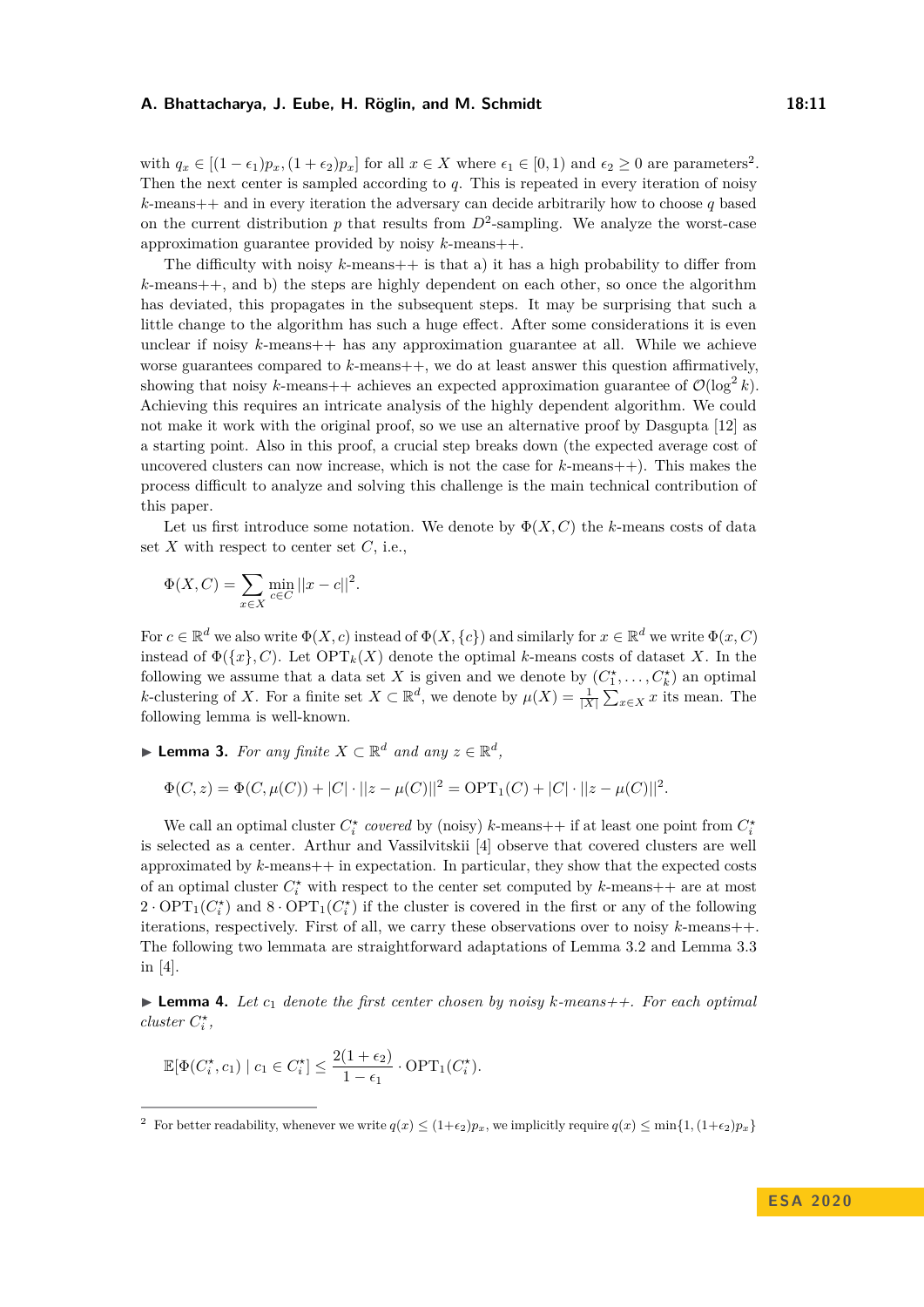# **18:12 Noisy, Greedy and Not so Greedy** *k***-Means++**

**Proof.** In *k*-means++ the first center is chosen uniformly at random, i.e., each point from *X* has a probability of  $1/|X|$  of being chosen. In noisy k-means  $++$ , all points have a probability  $\lim_{x \to a}$  [(1− $\epsilon_1$ )/|*X*|, (1+ $\epsilon_2$ )/|*X*|] of being chosen. Hence, the probability of choosing a point  $x \in C_i^*$ as the first center conditioned on the first center being chosen from  $C_i^*$  is at most  $\frac{1+\epsilon_2}{(1-\epsilon_1)|C_i^*|}$ . This implies

$$
\mathbb{E}[\Phi(C_i^{\star}, \{c_1\})] \leq \sum_{c \in C_i^{\star}} \frac{1 + \epsilon_2}{(1 - \epsilon_1)|C_i^{\star}|} \Phi(C_i^{\star}, c)
$$
\n
$$
= \frac{1 + \epsilon_2}{1 - \epsilon_1} \cdot \frac{1}{|C_i^{\star}|} \sum_{c \in C_i^{\star}} \Phi(C_i^{\star}, c)
$$
\n
$$
= \frac{1 + \epsilon_2}{1 - \epsilon_1} \cdot \frac{1}{|C_i^{\star}|} \sum_{c \in C_i^{\star}} (\text{OPT}_1(C_i^{\star}) + |C_i^{\star}| \cdot ||c - \mu(C_1^{\star})||^2) \qquad \text{(Lemma 3)}
$$
\n
$$
= \frac{2(1 + \epsilon_2)}{1 - \epsilon_1} \cdot \text{OPT}_1(C_i^{\star})
$$

<span id="page-11-1"></span>**Lemma 5.** Consider an iteration of noisy k-means + + after the first one and let  $C \neq \emptyset$ *denote the current set of centers. We denote by z the center sampled in the considered iteration. Then for any*  $C \neq \emptyset$  *and any optimal cluster*  $C_i^*$ ,

$$
\mathbb{E}[\Phi(C_i^{\star}, C \cup \{z\}) \mid C, z \in C_i^{\star}] \le \frac{8(1 + \epsilon_2)}{1 - \epsilon_1} \cdot \text{OPT}_1(C_i^{\star}).
$$

**Proof.** Conditioned on sampling a point from  $C_i^*$ , the probability of choosing point  $x \in C_i^*$ as the next center is at most  $\frac{1+\epsilon_2}{1-\epsilon_1} \cdot \frac{\Phi(x,C)}{\Phi(C_i^*,C)}$ . If *x* is chosen as the next center, the costs of any point  $p \in C_i^*$  become  $\min{\{\Phi(p, C), ||p - x||^2\}}$ . This implies

$$
\mathbb{E}[\Phi(C_i^{\star}, C \cup \{z\}) \mid C, z \in C_i^{\star}] = \sum_{x \in C_i^{\star}} \mathbf{Pr}[z = x \mid C] \cdot \Phi(C_i^{\star}, C \cup \{x\})
$$
  

$$
\leq \frac{1 + \epsilon_2}{1 - \epsilon_1} \cdot \sum_{x \in C_i^{\star}} \frac{\Phi(x, C)}{\Phi(C_i^{\star}, C)} \sum_{p \in C_i^{\star}} \min{\{\Phi(p, C), ||p - x||^2\}}.
$$
\n(2)

For any two points  $x, p \in C_i^*$ , we can write

<span id="page-11-0"></span>
$$
\Phi(x, C) = \left(\min_{c \in C} ||x - c||\right)^2 \le \left(\min_{c \in C} (||x - p|| + ||p - c||)\right)^2 \le 2\Phi(p, C) + 2||x - p||^2.
$$

By summing over all  $p$  in  $C_i^*$ , we get

$$
\Phi(x, C) \le \frac{2}{|C_i^\star|} \sum_{p \in C_i^\star} \Phi(p, C) + \frac{2}{|C_i^\star|} \sum_{p \in C_i^\star} ||x - p||^2.
$$

With [\(2\)](#page-11-0), this implies that  $\mathbb{E}[\Phi(C_i^*, C \cup \{z\}) \mid C, z \in C_i^*]$  is bounded from above by

$$
\begin{split} &\frac{1+\epsilon_{2}}{1-\epsilon_{1}}\cdot \sum_{x\in C_{i}^{\star}}\frac{\frac{2}{|C_{i}^{\star}|}\sum_{p\in C_{i}^{\star}}\Phi(p,C)+\frac{2}{|C_{i}^{\star}|}\sum_{p\in C_{i}^{\star}}||x-p||^{2}}{\Phi(C_{i}^{\star},C)}\sum_{p\in C_{i}^{\star}}\min\{\Phi(p,C),||p-x||^{2}\}\\ &=\frac{1+\epsilon_{2}}{1-\epsilon_{1}}\cdot \sum_{z\in C_{i}^{\star}}\frac{\frac{2}{|C_{i}^{\star}|}\sum_{p\in C_{i}^{\star}}\Phi(p,C)}{\sum_{p\in C_{i}^{\star}}\Phi(p,C)}\sum_{p\in C_{i}^{\star}}\min\{\Phi(p,C),||p-z||^{2}\}\end{split}
$$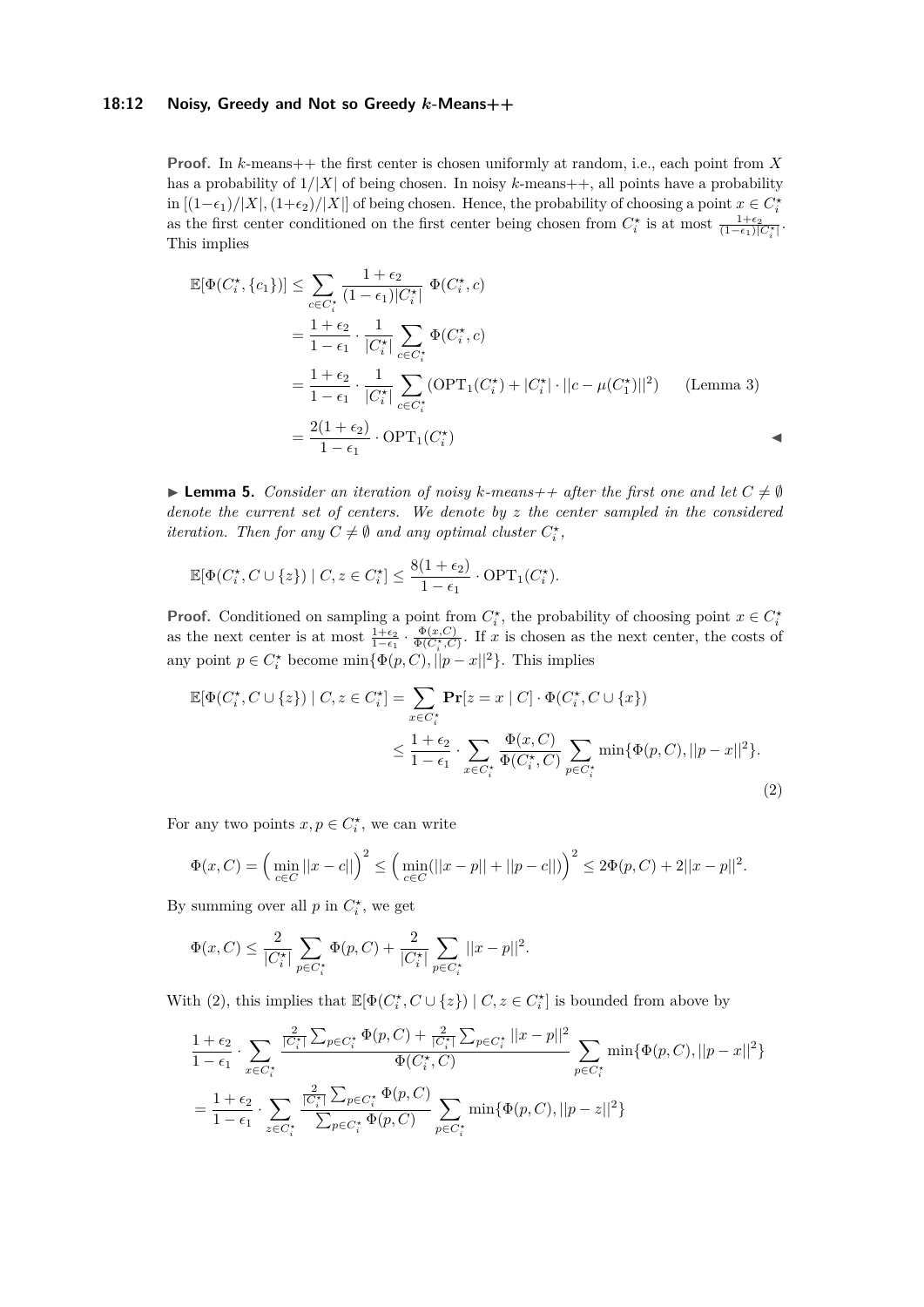$$
+\frac{1+\epsilon_2}{1-\epsilon_1} \cdot \sum_{z \in C_i^*} \frac{\frac{2}{|C_i^*|} \sum_{p \in C_i^*} (|p-z||^2)}{\sum_{p \in C_i^*} \Phi(p,C)} \sum_{p \in C_i^*} \min{\{\Phi(p,C), ||p-z||^2\}}
$$
  
\n
$$
\leq \frac{1+\epsilon_2}{1-\epsilon_1} \cdot \sum_{z \in C_i^*} \frac{2}{|C_i^*|} \sum_{p \in C_i^*} ||p-z||^2 + \frac{1+\epsilon_2}{1-\epsilon_1} \cdot \sum_{z \in C_i^*} \frac{2}{|C_i^*|} \sum_{p \in C_i^*} ||p-z||^2
$$
  
\n
$$
=\frac{4(1+\epsilon_2)}{1-\epsilon_1} \cdot \sum_{z \in C_i^*} \frac{1}{|C_i^*|} \sum_{p \in C_i^*} ||p-z||^2
$$
  
\n
$$
=\frac{4(1+\epsilon_2)}{1-\epsilon_1} \cdot \sum_{z \in C_i^*} \frac{1}{|C_i^*|} (\text{OPT}_1(C_i^*) + |C_i^*| \cdot ||z - \mu(C_i^*)||^2) \quad \text{(Lemma 3)}
$$
  
\n
$$
=\frac{8(1+\epsilon_2)}{1-\epsilon_1} \cdot \text{OPT}_1(C_i^*)
$$

Consider a run of noisy *k*-means++. For  $t \in [k]$ , let  $H_t$  and  $U_t$  denote the set of all points from *X* that belong after iteration *i* to covered and uncovered optimal clusters, respectively. Let  $u_t$  denote the number of uncovered clusters after iteration *t*. Furthermore let  $T_t$  denote the set of centers chosen by noisy  $k$ -means++ in the first  $t$  iterations. We say that iteration  $t$ is *wasted* if the center chosen in iteration *t* comes from  $H_{t-1}$ , i.e., if in iteration *t* no uncovered cluster becomes covered.

<span id="page-12-0"></span>▶ **Corollary 6.** *For any*  $t \in [k]$ *,* 

$$
\mathbf{E}\left[\Phi(H_t, T_t)\right] \le \frac{8(1 + \epsilon_2)}{1 - \epsilon_1} \cdot \text{OPT}_k(X)
$$

**Proof.** Using Lemma [4](#page-10-2) and Lemma [5](#page-11-1) we obtain

$$
\mathbf{E}[\Phi(H_t, T_t)] = \sum_{i=1}^k \mathbf{Pr}[C_i^* \subseteq H_t] \cdot \mathbf{E}[\Phi(C_i^*, T_t) | C_i^* \subseteq H_t]
$$
  
\n
$$
\leq \sum_{i=1}^k \mathbf{Pr}[C_i^* \subseteq H_t] \cdot \frac{8(1 + \epsilon_2)}{1 - \epsilon_1} \cdot \text{OPT}_1(C_i^*)
$$
  
\n
$$
\leq \frac{8(1 + \epsilon_2)}{1 - \epsilon_1} \cdot \sum_{i=1}^k \text{OPT}_1(C_i^*)
$$
  
\n
$$
= \frac{8(1 + \epsilon_2)}{1 - \epsilon_1} \cdot \text{OPT}_k(X).
$$

Corollary [6](#page-12-0) implies that the covered clusters contribute in expectation at most  $O(\text{OPT}_k(X))$ to the costs of the solution computed by noisy k-means  $+$  (assuming  $\epsilon_1$  and  $\epsilon_2$  to be constants). The not straightforward part is to prove an upper bound for the costs of the clusters that are not covered by noisy *k*-means++. For this, we adapt the analysis of *k*-means++ due to Dasgupta [\[12\]](#page-19-10). This analysis is based on a potential function that accumulates costs in every wasted iteration. The potential function has the property that the expected value of the potential function in the end can be bounded and that the total costs accumulated are in expectation at least the costs of the uncovered clusters in the end.

Dasgupta crucially uses that the expected average costs of the uncovered clusters do not increase in *k*-means++. For noisy *k*-means++ this is not true anymore in general. Hence, we have to adapt the potential function and the analysis. We define  $W_i = 1$  if iteration *i* is wasted and  $W_i = 0$  otherwise. We define the potential function as

$$
\Psi_k = \sum_{i=2}^k W_i \cdot \frac{\Phi(U_i, T_i)}{u_i}.
$$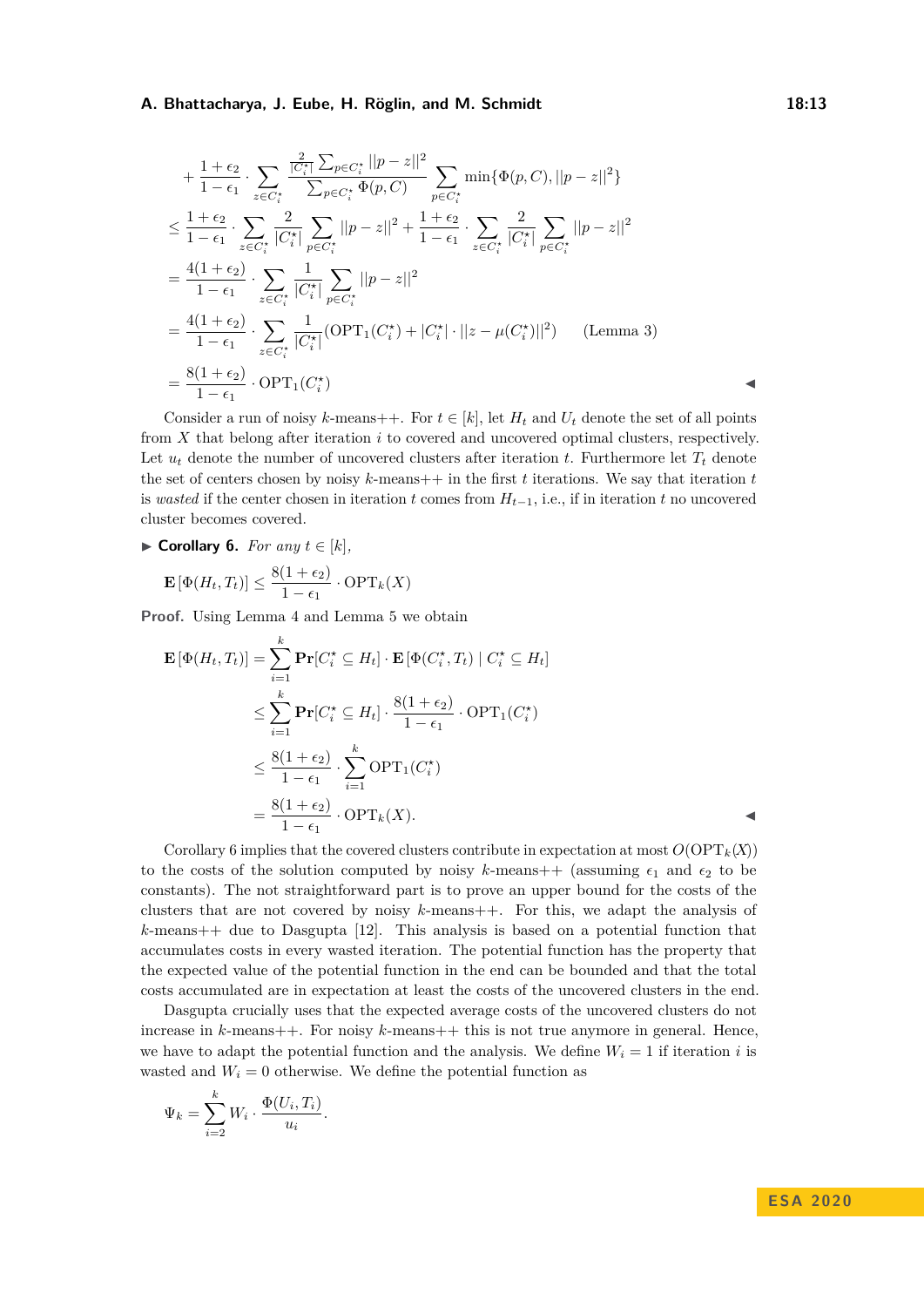## **18:14 Noisy, Greedy and Not so Greedy** *k***-Means++**

The easier part is to show that the potential can be bounded from above.

# <span id="page-13-1"></span>▶ Lemma 7. *It holds*

$$
\mathbf{E}\left[\Psi_k\right] \le \frac{8(1+\epsilon_2)^2}{(1-\epsilon_1)^2} \cdot (\ln(k)+1) \cdot \text{OPT}_k(X).
$$

**Proof.** Let  $i \in \{2, \ldots, t\}$ . In the following calculation we sum over all realizations  $\mathcal{F}_{i-1}$  of the first  $i-1$  iterations of noisy  $k$ -means++. Any realization  $\mathcal{F}_{i-1}$  determines the value of  $\Phi(U_{i-1}, T_{i-1})$  and  $u_{i-1}$ . We use the notation  $[\ldots]_{\mathcal{F}_{i-1}}$  to express that all terms inside the brackets take the values determined by  $\mathcal{F}_{i-1}$ . Then

$$
\mathbf{E}\left[W_i \cdot \frac{\Phi(U_i, T_i)}{u_i}\right] = \sum_{\mathcal{F}_{i-1}} \mathbf{Pr}[\mathcal{F}_{i-1}] \cdot \mathbf{E}\left[W_i \cdot \frac{\Phi(U_i, T_i)}{u_i} \middle| \mathcal{F}_{i-1}\right]
$$

$$
= \sum_{\mathcal{F}_{i-1}} \mathbf{Pr}[\mathcal{F}_{i-1}] \cdot \mathbf{Pr}[W_i = 1 \mid \mathcal{F}_{i-1}] \cdot \mathbf{E}\left[\frac{\Phi(U_i, T_i)}{u_i} \middle| \mathcal{F}_{i-1} \cap (W_i = 1)\right]
$$

Since under the condition that iteration *i* is wasted the average costs of the uncovered clusters cannot increase, we can upper bound the term above by

$$
\sum_{\mathcal{F}_{i-1}} \mathbf{Pr}[\mathcal{F}_{i-1}] \cdot \mathbf{Pr}[W_i = 1 | \mathcal{F}_{i-1}] \cdot \left[ \frac{\Phi(U_{i-1}, T_{i-1})}{u_{i-1}} \right]_{\mathcal{F}_{i-1}}
$$
\n
$$
\leq \sum_{\mathcal{F}_{i-1}} \mathbf{Pr}[\mathcal{F}_{i-1}] \cdot \left[ \frac{(1 + \epsilon_2) \Phi(H_{i-1}, T_{i-1})}{(1 - \epsilon_1) \Phi(U_{i-1}, T_{i-1})} \cdot \frac{\Phi(U_{i-1}, T_{i-1})}{u_{i-1}} \right]_{\mathcal{F}_{i-1}}
$$
\n
$$
= \frac{1 + \epsilon_2}{1 - \epsilon_1} \cdot \sum_{\mathcal{F}_{i-1}} \mathbf{Pr}[\mathcal{F}_{i-1}] \cdot \left[ \frac{\Phi(H_{i-1}, T_{i-1})}{u_{i-1}} \right]_{\mathcal{F}_{i-1}}
$$
\n
$$
\leq \frac{1 + \epsilon_2}{1 - \epsilon_1} \cdot \sum_{\mathcal{F}_{i-1}} \mathbf{Pr}[\mathcal{F}_{i-1}] \cdot \left[ \frac{\Phi(H_{i-1}, T_{i-1})}{k - i + 1} \right]_{\mathcal{F}_{i-1}}
$$
\n
$$
= \frac{1 + \epsilon_2}{1 - \epsilon_1} \cdot \frac{\mathbf{E}[\Phi(H_{i-1}, T_{i-1})]}{k - i + 1}.
$$

This implies

$$
\mathbf{E}[\Psi_k] = \sum_{i=2}^k \mathbf{E} \left[ W_i \cdot \frac{\Phi(U_i, T_i)}{u_i} \right]
$$
  

$$
\leq \frac{1 + \epsilon_2}{1 - \epsilon_1} \cdot \sum_{i=2}^k \frac{\mathbf{E}[\Phi(H_{i-1}, T_{i-1})]}{k - i + 1}.
$$

With Corollary [6](#page-12-0) this yields

$$
\mathbf{E}\left[\Psi_k\right] \le \frac{8(1+\epsilon_2)^2}{(1-\epsilon_1)^2} \cdot \text{OPT}_k(X) \sum_{i=2}^k \frac{1}{k-i+1} \le \frac{8(1+\epsilon_2)^2}{(1-\epsilon_1)^2} \cdot (\ln(k)+1) \cdot \text{OPT}_k(X). \quad \blacktriangleleft
$$

Now our goal is to prove a lower bound on the potential, namely, we want to prove the following lemma, where we use  $D(\epsilon_1, \epsilon_2, \ln k) = \max\{18, \frac{24(\epsilon_1+\epsilon_2)(1+\epsilon_2)}{(1-\epsilon_1)^2}$  $\frac{(1+\epsilon_2)(1+\epsilon_2)}{(1-\epsilon_1)^2}$  } · ln *k*.

<span id="page-13-0"></span>► **Lemma 8.** *If*  $k \geq D(\epsilon_1, \epsilon_2, \ln k)$ , then set  $B(\epsilon_1, \epsilon_2, \ln k) = \frac{4(1+\epsilon_2)}{1-\epsilon_1} \cdot \ln(k) + 2$ , and otherwise,  $set B(\epsilon_1, \epsilon_2, \ln k) = D(\epsilon_1, \epsilon_2, \ln k)$ *. Then* 

$$
\mathbf{E}\left[\Psi_k\right] \geq \frac{\mathbf{E}\left[\Phi(U_k,T_k)\right]}{B(\epsilon_1,\epsilon_2,\ln k)}.
$$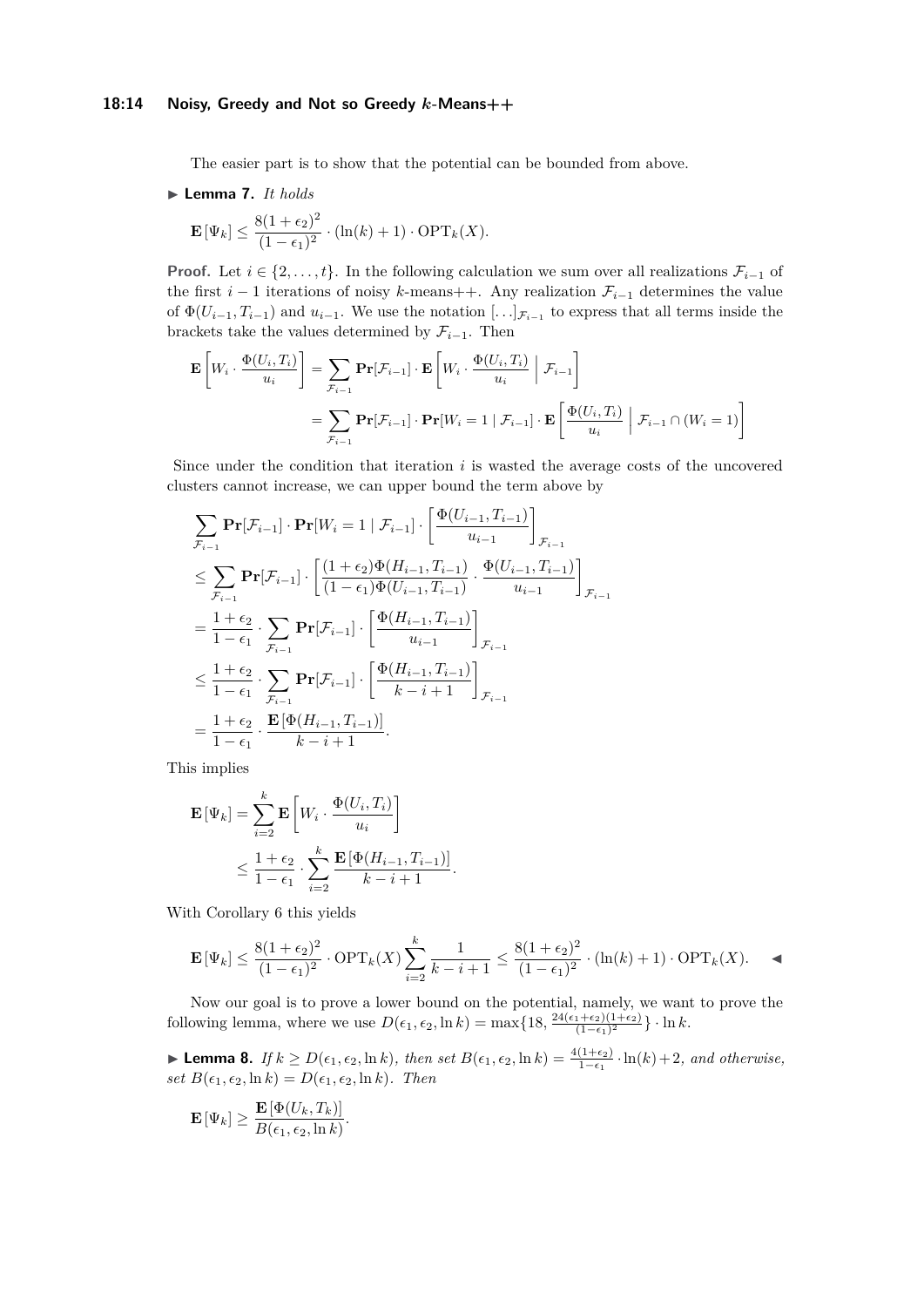The main technical challenge is to bound the increase in the expected average cost of uncovered clusters, namely, the proof of Lemma [8](#page-13-0) heavily depends on the following lemma. We state the lemma below and prove it later. We use the notation  $[\ldots]_{\mathcal{F}_i}$  to express that all terms inside the brackets take the values determined by  $\mathcal{F}_i$ .

<span id="page-14-0"></span>▶ **Lemma 9.** *Set*  $D(\epsilon_1, \epsilon_2, \ln k) = \max\{18, \frac{24(\epsilon_1+\epsilon_2)(1+\epsilon_2)}{(1-\epsilon_1)^2}$  $\frac{(1+\epsilon_2)(1+\epsilon_2)}{(1-\epsilon_1)^2}$  · ln *k.* If  $k \ge D(\epsilon_1, \epsilon_2, \ln k)$ , then  $set B(\epsilon_1, \epsilon_2, \ln k) = \frac{4(1+\epsilon_2)}{1-\epsilon_1} \cdot \ln(k) + 2$ , and otherwise, set  $B(\epsilon_1, \epsilon_2, \ln k) = D(\epsilon_1, \epsilon_2, \ln k)$ . Then  $for any i \in [k]$  and any realization  $\mathcal{F}_i$  of the first *i* iterations

$$
\mathbf{E}\left[\frac{\Phi(U_k,T_k)}{u_k}\middle|\mathcal{F}_i\right] \leq B(\epsilon_1,\epsilon_2,\ln k) \cdot \left[\frac{\Phi(U_i,T_i)}{u_i}\right]_{\mathcal{F}_i}
$$

We assume Lemma [9](#page-14-0) to prove Lemma [8](#page-13-0) as follows. Later, we give the proof of Lemma [9.](#page-14-0)

*.*

**Proof.** For any  $i \in \{2, ..., k\}$ , we obtain using Lemma [9](#page-14-0)

$$
\mathbf{E}\left[W_i \cdot \frac{\Phi(U_i, T_i)}{u_i}\right] = \sum_{\mathcal{F}_i, [W_i]_{\mathcal{F}_i} = 1} \mathbf{Pr}[\mathcal{F}_i] \cdot \left[\frac{\Phi(U_i, T_i)}{u_i}\right]_{\mathcal{F}_i}
$$
\n
$$
\geq \sum_{\mathcal{F}_i, [W_i]_{\mathcal{F}_i} = 1} \mathbf{Pr}[\mathcal{F}_i] \cdot \frac{1}{B(\epsilon_1, \epsilon_2, \ln k)} \cdot \mathbf{E}\left[\frac{\Phi(U_k, T_k)}{u_k} \middle| \mathcal{F}_i\right]
$$
\n
$$
= \frac{1}{B(\epsilon_1, \epsilon_2, \ln k)} \cdot \sum_{\mathcal{F}_i} \mathbf{Pr}[\mathcal{F}_i] \cdot \mathbf{E}\left[W_i \cdot \frac{\Phi(U_k, T_k)}{u_k} \middle| \mathcal{F}_i\right]
$$
\n
$$
= \frac{1}{B(\epsilon_1, \epsilon_2, \ln k)} \cdot \mathbf{E}\left[W_i \cdot \frac{\Phi(U_k, T_k)}{u_k}\right].
$$

Hence,

$$
\mathbf{E}[\Psi_k] = \sum_{i=2}^k \mathbf{E} \left[ W_i \cdot \frac{\Phi(U_i, T_i)}{u_i} \right]
$$
  
\n
$$
\geq \frac{1}{B(\epsilon_1, \epsilon_2, \ln k)} \cdot \sum_{i=2}^k \mathbf{E} \left[ W_i \cdot \frac{\Phi(U_k, T_k)}{u_k} \right]
$$
  
\n
$$
= \frac{1}{B(\epsilon_1, \epsilon_2, \ln k)} \cdot \mathbf{E} \left[ \left( \sum_{i=2}^k W_i \right) \cdot \frac{\Phi(U_k, T_k)}{u_k} \right]
$$
  
\n
$$
= \frac{1}{B(\epsilon_1, \epsilon_2, \ln k)} \cdot \mathbf{E} \left[ u_k \cdot \frac{\Phi(U_k, T_k)}{u_k} \right]
$$
  
\n
$$
= \frac{\mathbf{E}[\Phi(U_k, T_k)]}{B(\epsilon_1, \epsilon_2, \ln k)}
$$

With Lemma [7,](#page-13-1) Lemma [8](#page-13-0) and Corollary [6,](#page-12-0) we prove the main theorem.

 $\blacktriangleright$  **Theorem 2.** Let  $T_k$  denote the set of centers sampled by noisy k-means++ on dataset X *and assume that*  $\frac{k}{\ln k} \ge \max\{18, \frac{24(\epsilon_1 + \epsilon_2)(1+\epsilon_2)}{(1-\epsilon_1)^2}\}$  $\frac{(1+\epsilon_2)(1+\epsilon_2)}{(1-\epsilon_1)^2}$ . *Then,* 

$$
\mathbb{E}[\Phi(X, T_k)] \le \mathcal{O}\left(\left(\frac{1+\epsilon_2}{1-\epsilon_1}\right)^3 \cdot \log^2(k) \cdot \text{OPT}_k(X)\right),\,
$$

*where* OPT<sub>k</sub>(*X*) *denotes the k-means costs of an optimal k-clustering of X. If*  $\frac{k}{\ln k}$  $\max\{18,\frac{24(\epsilon_1+\epsilon_2)(1+\epsilon_2)}{(1-\epsilon_1)^2}\}$  $\frac{1+\epsilon_2(1+\epsilon_2)}{(1-\epsilon_1)^2}$ , then  $\mathbb{E}[\Phi(X,T_k)] \leq \mathcal{O}\left(\left(\frac{1+\epsilon_2}{1-\epsilon_1}\right)^4 \cdot \log^2\left(\frac{1+\epsilon_2}{1-\epsilon_1}\right) \cdot \text{OPT}_k(X)\right)$ .

**E S A 2 0 2 0**

 $\blacktriangleleft$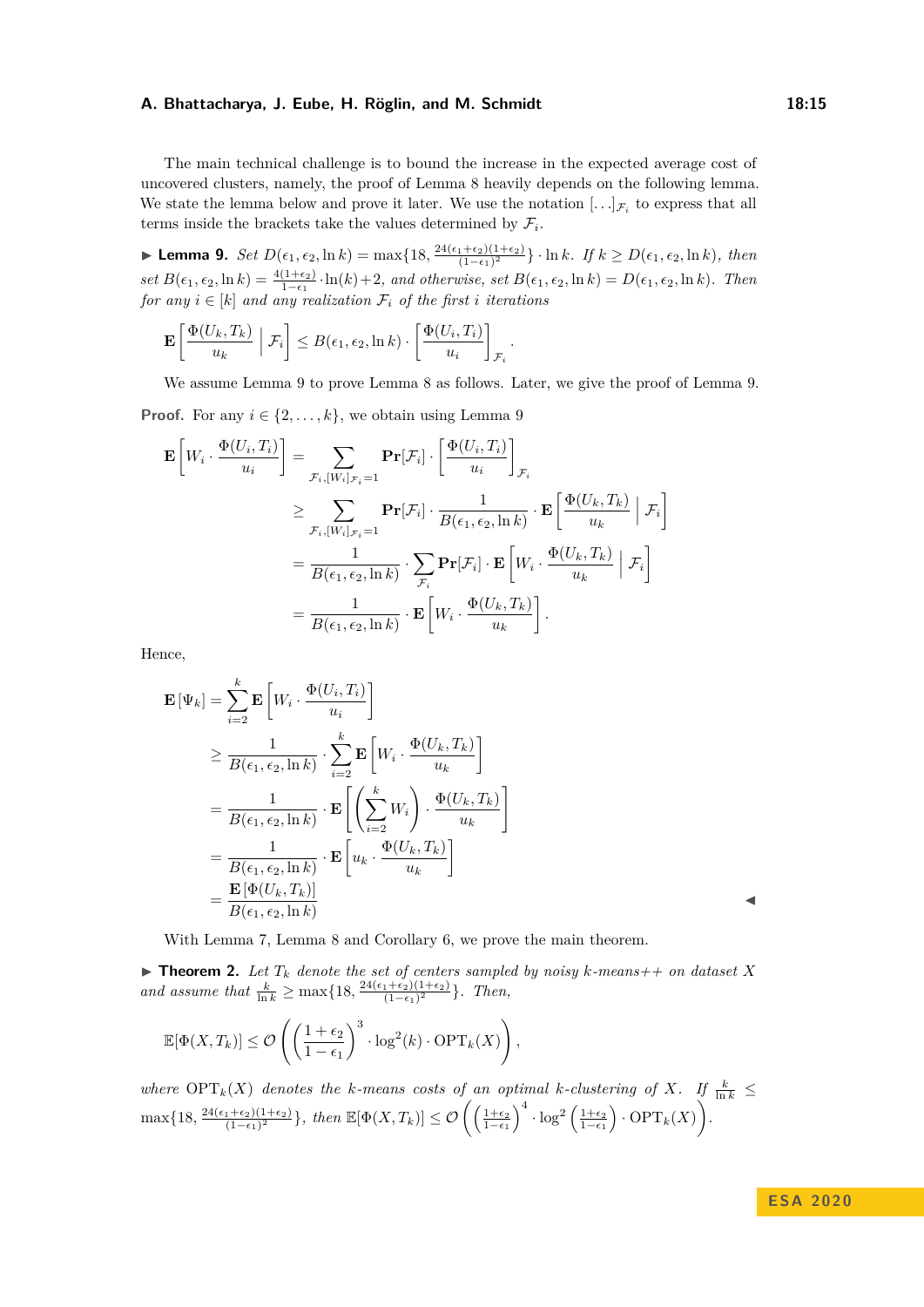## **18:16 Noisy, Greedy and Not so Greedy** *k***-Means++**

**Proof.** For  $k \ge \max\{18, \frac{24(\epsilon_1+\epsilon_2)(1+\epsilon_2)}{(1-\epsilon_1)^2}\}$  $\frac{(1+\epsilon_2)(1+\epsilon_2)}{(1-\epsilon_1)^2}$  · ln *k*, Lemma [7](#page-13-1) and Lemma [8](#page-13-0) imply

$$
\mathbf{E}\left[\Phi(U_k, T_k)\right] \le B(\epsilon_1, \epsilon_2, \ln k) \cdot \mathbf{E}\left[\Psi_k\right]
$$
  
\n
$$
\le B(\epsilon_1, \epsilon_2, \ln k) \cdot \frac{8(1 + \epsilon_2)^2}{(1 - \epsilon_1)^2} \cdot (\ln(k) + 1) \cdot \text{OPT}_k(X)
$$
  
\n
$$
= O\left(\frac{(1 + \epsilon_2)^3}{(1 - \epsilon_1)^3} \cdot \log^2(k) \cdot \text{OPT}_k(X)\right).
$$

With Corollary [6](#page-12-0) this implies

$$
\mathbf{E}\left[\Phi(H_k, T_k) + \Phi(U_k, T_k)\right] \le O\left(\frac{1+\epsilon_2}{1-\epsilon_1} \cdot \text{OPT}_k(X)\right) + O\left(\frac{(1+\epsilon_2)^3}{(1-\epsilon_1)^3} \cdot \log^2(k) \cdot \text{OPT}_k(X)\right)
$$

$$
\le O\left(\frac{(1+\epsilon_2)^3}{(1-\epsilon_1)^3} \cdot \log^2(k) \cdot \text{OPT}_k(X)\right)
$$

For  $k \leq \max\{18, \frac{24(\epsilon_1+\epsilon_2)(1+\epsilon_2)}{(1-\epsilon_1)^2}\}$  $\frac{(1+\epsilon_2)(1+\epsilon_2)}{(1-\epsilon_1)^2}$  · ln *k*, we get

$$
B(\epsilon_1, \epsilon_2, \ln k) \cdot \frac{8(1 + \epsilon_2)^2}{(1 - \epsilon_1)^2} \cdot (\ln(k) + 1) \cdot \text{OPT}_k(X)
$$
  
=  $O\left(\frac{(1 + \epsilon_2)^4}{(1 - \epsilon_1)^4} \cdot \log^2(k) \cdot \text{OPT}_k(X)\right)$ ,

where we use that  $\epsilon_1 < 1$ , so  $\epsilon_1 + \epsilon_2 \leq 1 + \epsilon_2$ . This implies

$$
\mathbf{E}\left[\Phi(H_k, T_k) + \Phi(U_k, T_k)\right] \le O\left(\frac{(1+\epsilon_2)^4}{(1-\epsilon_1)^4} \cdot \log^2(k) \cdot \text{OPT}_k(X)\right)
$$
  

$$
\le O\left(\frac{(1+\epsilon_2)^4}{(1-\epsilon_1)^4} \cdot \log^2\left(\frac{(1+\epsilon_2)^2}{(1-\epsilon_1)^2}\right) \cdot \text{OPT}_k(X)\right)
$$
  

$$
= O\left(\left(\frac{1+\epsilon_2}{1-\epsilon_1}\right)^4 \cdot \log^2\left(\frac{1+\epsilon_2}{1-\epsilon_1}\right) \cdot \text{OPT}_k(X)\right),
$$

where we use for the second inequality that either  $\sqrt{k} \leq \frac{k}{\ln k} \leq 18$  and then  $\ln k \leq O(1)$ , or

$$
\sqrt{k} \le \frac{k}{\ln k} \le \frac{24(\epsilon_1 + \epsilon_2)(1 + \epsilon_2)}{(1 - \epsilon_1)^2} \Rightarrow \ln \sqrt{k} \le \ln \left( \frac{24(\epsilon_1 + \epsilon_2)(1 + \epsilon_2)}{(1 - \epsilon_1)^2} \right)
$$

$$
\Rightarrow \log k \le O\left(\log \left( \frac{(1 + \epsilon_2)^2}{(1 - \epsilon_1)^2} \right) \right).
$$

<span id="page-15-0"></span>We conclude this section by discussing Lemma [9.](#page-14-0) It says that the average potential of uncovered clusters increases by at most a logarithmic multiplicative factor. We first consider the following abstract random experiment whose connection to noisy *k*-means++ we discuss in the actual proof of Lemma [9](#page-14-0) below. Let  $a_1, \ldots, a_z \in \mathbb{R}_{\geq 0}$  denote numbers with average value 1. Since there are *z* numbers with the average equal to one, their sum equals *z*. We assume that in each step of our experiment with probability  $\epsilon \in [0,1)$  an adversary chooses one of the numbers to be removed and with probability  $1 - \epsilon$  a number is removed by proportional sampling (i.e., if number  $a_i$  still exists then it is removed with probability  $a_i/S$ , where *S* denotes the sum of the remaining numbers). Note that in this process the number *a*<sub>*i*</sub> is sampled with probability at least  $(1 - \epsilon) \frac{a_i}{S}$ . Additionally after each step an adversary can arbitrarily lower the value of some numbers. This process is run for  $\ell$  steps and we are interested in an upper bound for the expected average of the numbers remaining after these  $\ell$  steps. We denote this average by  $A_{\ell}$ .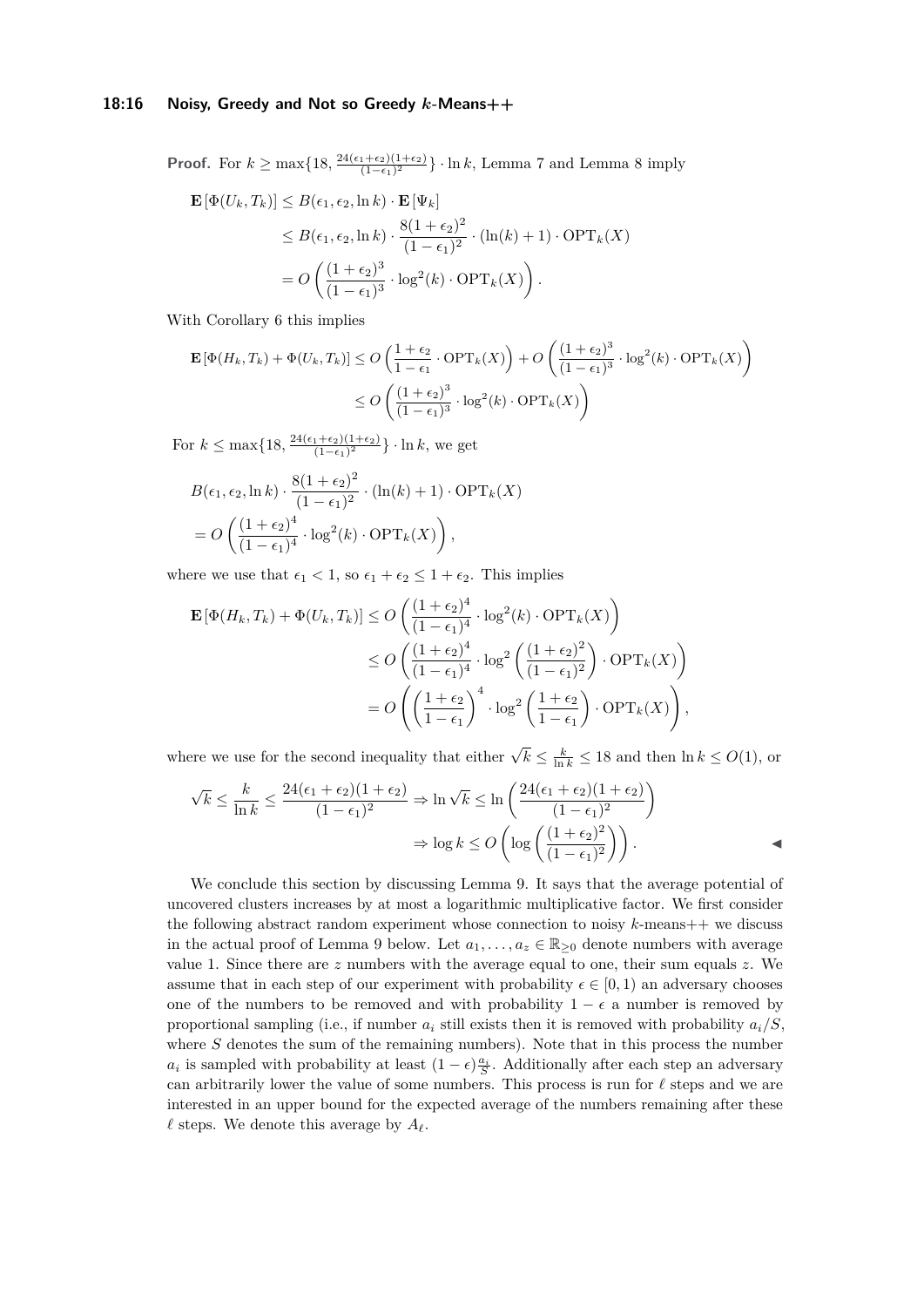**► Lemma 10.** Let  $\epsilon \in (0,1)$ , assume that  $\frac{z}{\ln z} \ge \max\{18, \frac{24\epsilon}{(1-\epsilon)^2}\}\$ , and  $\ell \ge z/2$ . Then  $\mathbf{E}[A_{\ell}] \le$  $\frac{4}{1-\epsilon} \cdot \ln(z) + 2$ . For  $z \le \max\{18, \frac{24\epsilon}{(1-\epsilon)^2}\}\cdot \ln z$ , we observe that  $\mathbf{E}[A_\ell] \le z \le \max\{18, \frac{24\epsilon}{(1-\epsilon)^2}\}\cdot$ ln *z.*

**Proof.** Let *Z* denote the number of adversarial steps among the first  $\ell$  steps. Then  $\mathbf{E}[Z] = \epsilon \ell$ . We denote by  $\mathcal{F}_1$  the event that  $Z \geq \frac{1+\epsilon}{2} \cdot \ell$ . Note that  $(1+\epsilon)/2 = \epsilon + (1-\epsilon)/2$  always lies between  $\epsilon$  and 1.

By Chernoff bound we get

$$
\mathbf{Pr}[\mathcal{F}_1] = \mathbf{Pr}\left[Z \ge \frac{1+\epsilon}{2}\ell\right] = \mathbf{Pr}\left[Z \ge \frac{1+\epsilon}{2\epsilon}\epsilon\ell\right]
$$

$$
= \mathbf{Pr}\left[Z \ge \left(1 + \frac{1-\epsilon}{2\epsilon}\right) \cdot \mathbf{E}[Z]\right] \le \exp\left(-\frac{\min\{\delta, \delta^2\} \cdot \mathbf{E}[Z]}{3}\right)
$$

for  $\delta = \frac{1-\epsilon}{2\epsilon}$ . We make a case analysis. For  $\frac{1-\epsilon}{2\epsilon} \geq 1 \Leftrightarrow \epsilon \leq \frac{1}{3}$ ,  $\min{\delta, \delta^2} = \delta$ , so we have

$$
\mathbf{Pr}[\mathcal{F}_1] \le \exp\left(-\frac{\delta \cdot \mathbf{E}[Z]}{3}\right) = \exp\left(-\frac{\frac{1-\epsilon}{2\epsilon} \cdot \epsilon \ell}{3}\right) = \exp\left(-\frac{(1-\epsilon)}{6}\ell\right) \le \exp\left(-\frac{(1-\epsilon)}{12}z\right),
$$

where the last inequality follows from  $\ell \geq z/2$ . We observe that

$$
\exp\left(-\frac{(1-\epsilon)}{12}z\right) \le \frac{1}{z} \Leftrightarrow \frac{z}{\ln z} \ge \frac{12}{1-\epsilon},
$$

and by  $\epsilon \leq 1/3$  and by our lower bound on  $z/\ln z$ , we have  $\frac{z}{\ln z} \geq 18 \geq \frac{12}{1-\epsilon}$ . If  $\epsilon > 1/3$ , we compute similarly that

$$
\mathbf{Pr}[\mathcal{F}_1] \le \exp\left(-\frac{\frac{(1-\epsilon)^2}{(2\epsilon)^2} \cdot \epsilon \ell}{3}\right) \le \exp\left(-\frac{(1-\epsilon)^2}{12\epsilon}\ell\right) \le \exp\left(-\frac{(1-\epsilon)^2}{24\epsilon}z\right) \le \frac{1}{z},
$$

where the last inequality follows from  $z/(\ln z) \geq \frac{24\epsilon}{(1-\epsilon)^2}$ .

If the event  $\mathcal{F}_1$  does not happen then in at least  $(1 - \frac{1+\epsilon}{2})\ell = \frac{1-\epsilon}{2}\ell \ge \frac{1-\epsilon}{4}z =: z/c'$  steps proportional sampling is used to remove one of the numbers (we set  $c' = 4/(1 - \epsilon)$ ). We will show that with high probability after these steps all remaining numbers are at most  $2c'$  ln  $z$ . Let  $\mathcal{F}_2$  denote the event that after  $z/c'$  steps of proportional sampling at least one number with final value at least  $2c'$  ln *z* is remaining. Furthermore, let  $\mathcal{E}_i$  denote the event that the *i*th number  $a_i$  remains after  $z/c'$  steps of proportional sampling and its final value  $\tilde{a}_i$  is at least  $2c'$  ln *z* (remember that the adversary can decrease numbers during the process but not increase and hence  $\tilde{a}_i \leq a_i$ ). Then  $\mathcal{F}_2 = \mathcal{E}_1 \cup \ldots \cup \mathcal{E}_z$ . If  $\mathcal{E}_i$  occurs then the *i*th number is in every step at least  $\tilde{a}_i \geq 2c' \ln z$ . Since the numbers  $a_1, \ldots a_z$  have average 1, their sum is z. The sum of the remaining numbers cannot increase during the process. Hence, in every step the probability of taking the *i*th number is at least  $(2c' \ln z)/z$ . This implies

$$
\mathbf{Pr}[\mathcal{E}_i] \le \left(1 - \frac{2c' \ln z}{z}\right)^{z/c'} \le \exp\left(-2\ln z\right) = \frac{1}{z^2}.
$$

We use a union bound to obtain

$$
\mathbf{Pr}[\mathcal{F}_2] = \mathbf{Pr}[\exists i \in [z] : \mathcal{E}_i] \leq \frac{1}{z}.
$$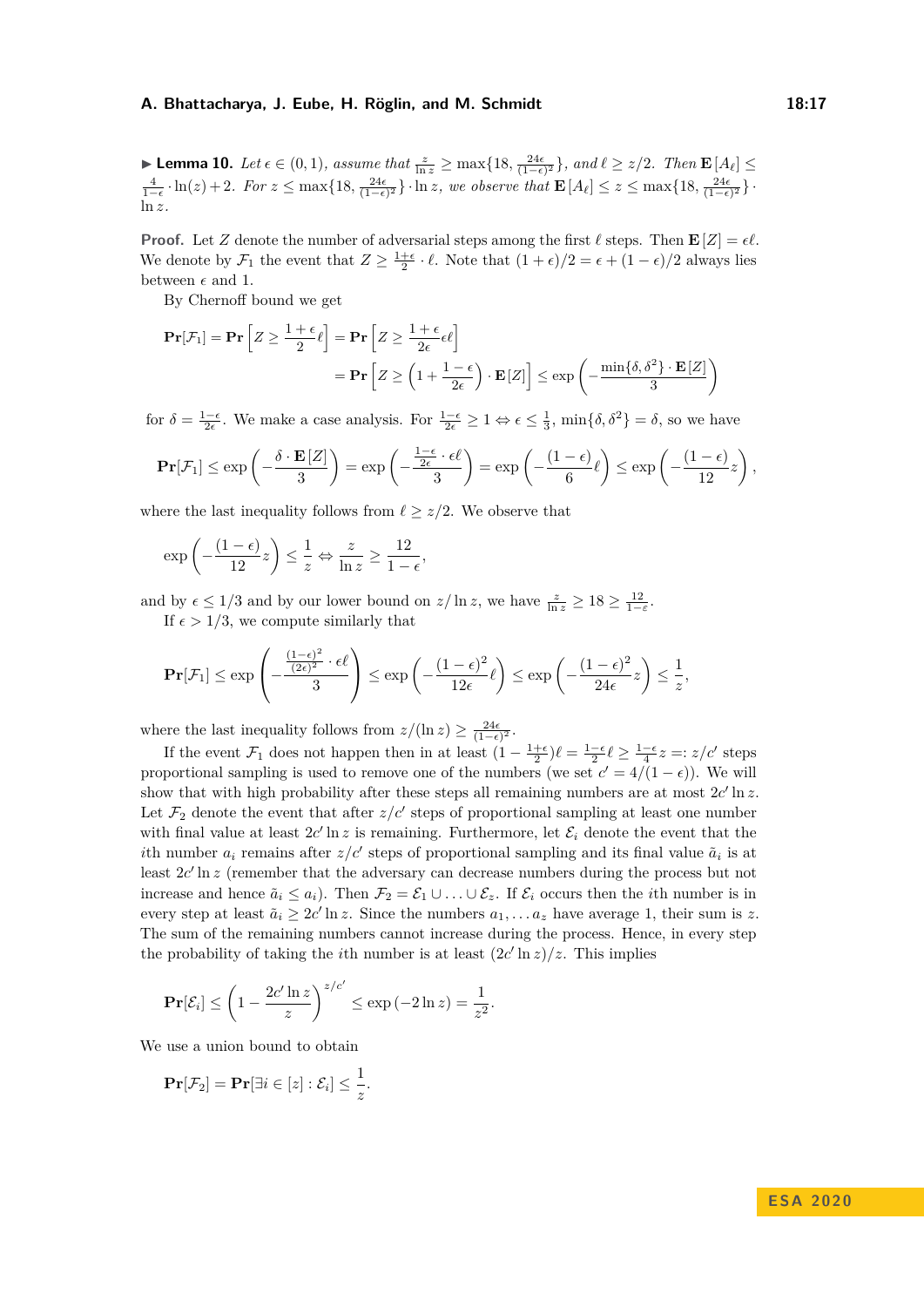# **18:18 Noisy, Greedy and Not so Greedy** *k***-Means++**

If neither  $\mathcal{F}_1$  nor  $\mathcal{F}_2$  occurs then the final value of each remaining number is at most  $2c'$  ln *z*. Hence, in this case, also the average is bounded from above by  $2c' \ln z$ . Otherwise we only use the trivial upper bound of *z* for the average of the remaining numbers (observe that initially each  $a_i$  is at most  $z$  because the average is 1). Altogether we obtain

$$
\mathbf{E}[A_{\ell}] \leq \mathbf{Pr}[\neg \mathcal{F}_1 \land \neg \mathcal{F}_2] \cdot 2c' \ln z + \mathbf{Pr}[\mathcal{F}_1 \lor \mathcal{F}_2] \cdot z
$$
  
\n
$$
\leq 2c' \ln z + (\mathbf{Pr}[\mathcal{F}_1] + \mathbf{Pr}[\mathcal{F}_2]) \cdot z
$$
  
\n
$$
\leq 2c' \ln z + \left(\frac{1}{z} + \frac{1}{z}\right) \cdot z
$$
  
\n
$$
= 2c' \ln(z) + 2 = 4/(1 - \epsilon) \ln z + 2.
$$

For the second inequality stated in the lemma, we only observe that even if we draw all but one number, the average cannot increase beyond *z* since the sum of the numbers is *z*. Thus  $\mathbf{E}[A_\ell] \leq z$  is true for any  $1 \leq \ell \leq z$ .

We prove below that if  $\ell < z/2$  then  $\mathbf{E}[A_{\ell}] < 2$ .

<span id="page-17-0"></span>▶ **Lemma 11.** *Let*  $\ell < z/2$ *. Then*  $\mathbf{E}[A_{\ell}] \leq 2$ *.* 

**Proof.** In the worst case all steps are adversarial and the  $\ell$  smallest numbers are removed. Then the average of the remaining numbers is at most

$$
\frac{z}{z-\ell} < \frac{z}{z-z/2} = 2.
$$

Using Lemma [11,](#page-17-0) we obtain the following corollary.

<span id="page-17-1"></span>► **Corollary 12.** Let  $\epsilon \in (0,1)$  and  $1 \leq \ell \leq z-1$ . Then for  $z \geq \max\{18, \frac{24\epsilon}{(1-\epsilon)^2}\}\cdot \ln z$ , we get

$$
\mathbf{E}\left[A_{\ell}\right] \le \frac{4}{1-\epsilon} \cdot \ln z + 2,
$$

 $\int \frac{24\epsilon}{(1-\epsilon)^2} \cdot \ln z$ , we have  $\mathbf{E}[A_\ell] \leq \max\{18, \frac{24\epsilon}{(1-\epsilon)^2}\} \cdot \ln z$ .

**Proof.** Follows from Lemma [10](#page-15-0) and Lemma [11.](#page-17-0)

Now we are ready to prove Lemma [9.](#page-14-0)

**Proof of Lemma [9.](#page-14-0)** Given realization  $F_i$ , after the first *i* iterations there are  $z = u_i \leq k$ uncovered clusters. Each of them has certain costs with respect to the center set after the first *i* iterations. The costs of each cluster do not increase in the following iterations anymore because only new centers are added. In any iteration the costs of these clusters may decrease and one uncovered cluster may become covered. If the latter happens, the average costs of the uncovered clusters can increase (if the costs of the uncovered cluster that becomes covered are less than the average costs of the uncovered clusters). Hence, only the non-wasted iterations are of interest.

The costs of the uncovered clusters after the first *i* iterations correspond to the numbers  $a_1, \ldots, a_z$  in the random experiment above. We scaled the instance such that the sum of the  $a_i$  is equal to z. This is without loss of generality. In each iteration of noisy  $k$ -means++ either a covered cluster is hit again, which can only reduce the numbers  $a_i$ , or an uncovered cluster becomes covered, in which case the corresponding number is removed. Conditioned on covering an uncovered cluster, the probability  $p_i$  that  $a_i$  is removed is at least  $\frac{1-\epsilon_1}{1+\epsilon_2} \cdot \frac{a_i}{S}$ , where *S* denotes the sum of the costs of the uncovered clusters (i.e., the sum of the remaining  $a_i$ ). We can simulate the probability distribution induced by the probabilities  $p_i$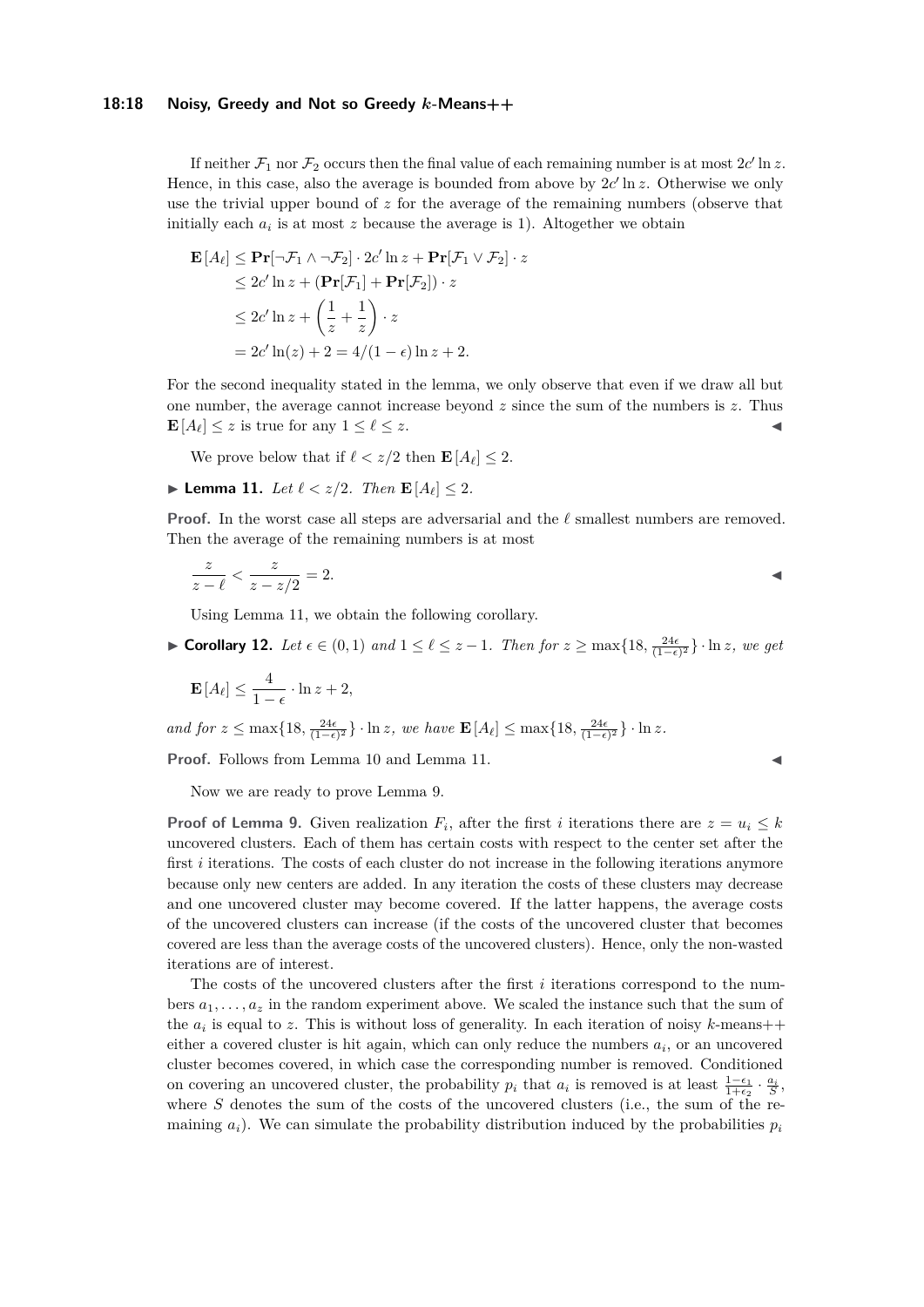by mixing two distributions: with probability  $\frac{1-\epsilon_1}{1+\epsilon_2}$  we do proportional sampling, i.e., we choose  $a_i$  with probability  $\frac{a_i}{S}$ , and with probability  $1 - \frac{1-\epsilon_1}{1+\epsilon_2}$  we sample according to some other distribution to obtain the right probabilities  $p_i$ . In the abstract random experiment analyzed above this second distribution is selected by an adversary. For  $\epsilon = \frac{\epsilon_1 + \epsilon_2}{1 + \epsilon_2} \in (0, 1)$ we have

$$
1 - \epsilon = 1 - \frac{\epsilon_1 + \epsilon_2}{1 + \epsilon_2} = \frac{1 + \epsilon_2 - (\epsilon_1 + \epsilon_2)}{1 + \epsilon_2} = \frac{1 - \epsilon_1}{1 + \epsilon_2}
$$

Hence, Corollary [12](#page-17-1) applies to noisy k-means +  $\psi$  with  $\epsilon = \frac{\epsilon_1 + \epsilon_2}{1 + \epsilon_2}$ . Observe that then

$$
\frac{24\epsilon}{(1-\epsilon)^2} = \frac{24(\epsilon_1+\epsilon_2)(1+\epsilon_2)^2}{(1+\epsilon_2)(1-\epsilon_1)^2} = \frac{24(\epsilon_1+\epsilon_2)(1+\epsilon_2)}{(1-\epsilon_1)^2}.
$$

*.*

# **Bicriteria Approximation**

We remark that noisy  $k$ -means  $+$  still gives a bicriteria approximation because the probability that an uncovered cluster is hit can only be decreased by a constant factor, and the probability to pick a good center is also still comparably high. The theorem mentioned below follows from [\[1\]](#page-19-8). We omit the proof of this theorem in this paper as it easily follows from [\[1\]](#page-19-8).

▶ **Theorem 13.** Let *S* denote a set of  $16(\frac{1+\epsilon_2}{1-\epsilon_1})^2(k +$ √ *k*) *centers sampled using noisy*  $k$ *-means++, then*  $\Phi(X, S) \leq 20 \text{ OPT}_k(X)$  *with probability at least*  $1 - \exp(-0.0157 \cdot \frac{1 - \epsilon_1}{1 + \epsilon_2})$ *.* 

## **Not so greedy** *k***-means++**

Consider the following variant of the greedy *k*-means + algorithm (Algorithm [3\)](#page-18-0).

```
Algorithm 3 Moderately greedy k-means++.
 1: Input: Set X \subseteq \mathbb{R}^d, integers k, l2: Output: C \subseteq X, |C| = k3: C = \emptyset4: Sample a point c1 independently and uniformly at random from X.
 5: Let C = \{c_1\}.6: for i = 2 to k do
 7: With probability p, sample one point c_i with D^2-sampling and set C = C \cup \{c_i\}.
 8: With the remaining probability:
           Sample a set S of \ell points independently with D^2-sampling from X wrt C.
           Let c_i = \arg \min_{u \in S} \Phi(X, C \cup \{u\}).Update C = C \cup \{c_i\}.9: end for
10: Return C
```
Let  $x \in P$  be any point. Say that  $p_i(x)$  is the probability to draw x with one  $D^2$ -sample from *X* based on the center set  $c_1, \ldots, c_{i-1}$ . Then the probability  $q_i(x)$  to sample *x* in iteration *i* of the above algorithm satisfies

$$
p \cdot p_i(x) \le q_i(x) \le [(1-p) \cdot \ell + p] \cdot p_i(x),
$$

since with probability *p*, we do exactly the same as *k*-means++, and with probability  $(1 - p)$ , we sample  $\ell$  times, which can at most boost the probability by a factor of  $(1 - p) \cdot \ell$ . Assume that *p* is a constant. Then by Theorem [2,](#page-3-1) moderately greedy *k*-means++ has an expected approximation guarantee of  $\mathcal{O}(\ell^3 \cdot \log^2 k)$  (for large *k*).

**E S A 2 0 2 0**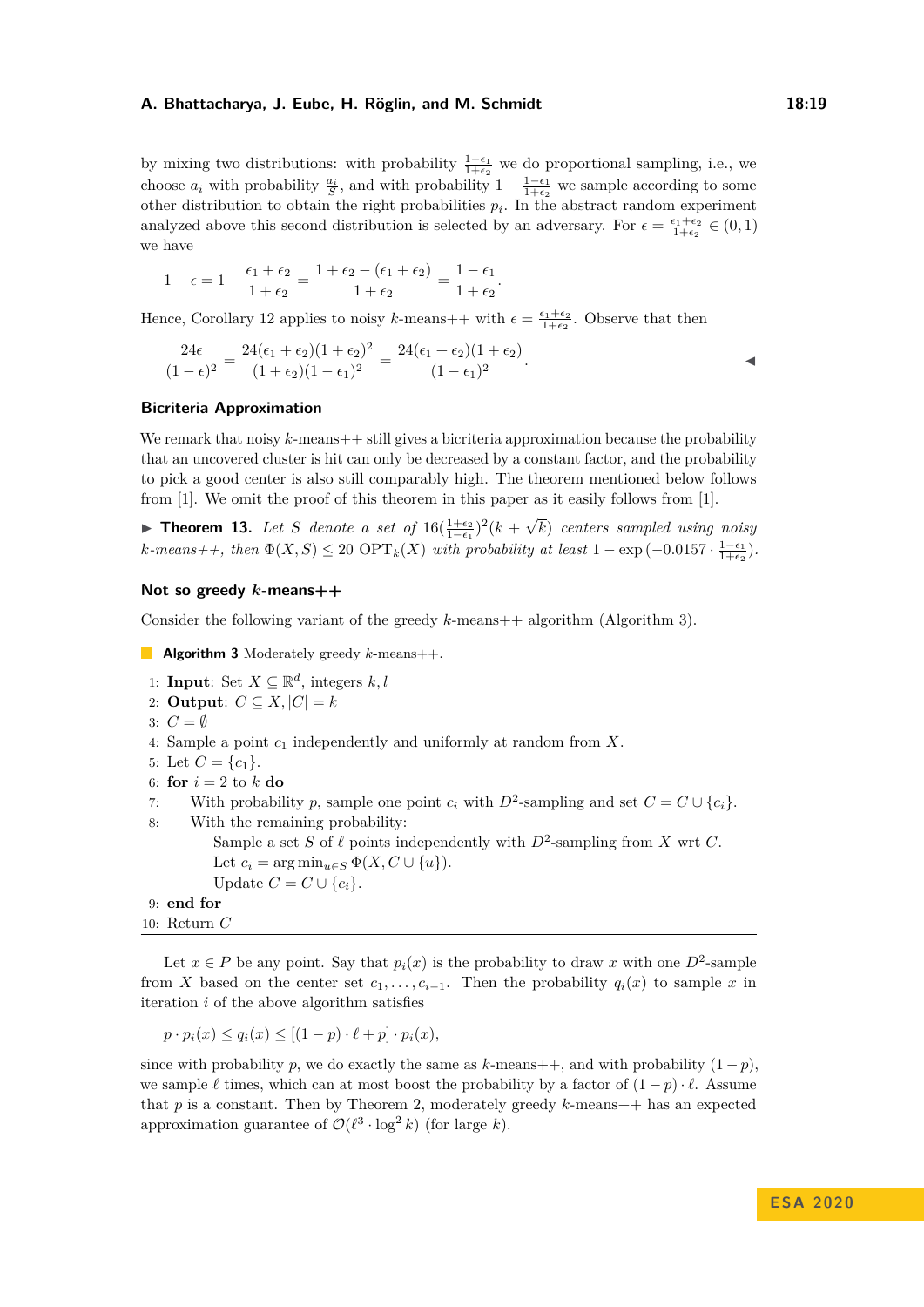# **References**

- <span id="page-19-8"></span>**1** Ankit Aggarwal, Amit Deshpande, and Ravi Kannan. Adaptive sampling for k-means clustering. In *Proceedings of the 12th and 13th APPROX-RANDOM*, pages 15–28, 2009.
- <span id="page-19-5"></span>**2** Sara Ahmadian, Ashkan Norouzi-Fard, Ola Svensson, and Justin Ward. Better guarantees for k-means and euclidean k-median by primal-dual algorithms. In *Proceedings of the 58th IEEE Annual Symposium on Foundations of Computer Science (FOCS)*, pages 61–72, 2017.
- <span id="page-19-2"></span>**3** Daniel Aloise, Amit Deshpande, Pierre Hansen, and Preyas Popat. NP-hardness of Euclidean sum-of-squares clustering. *Machine Learning*, 75(2):245–248, 2009.
- <span id="page-19-0"></span>David Arthur and Sergei Vassilvitskii. k-means++: the advantages of careful seeding. In *Proceedings of the 18th ACM-SIAM Symposium on Discrete Algorithms (SODA)*, pages 1027– 1035, 2007.
- <span id="page-19-3"></span>**5** Pranjal Awasthi, Moses Charikar, Ravishankar Krishnaswamy, and Ali Kemal Sinop. The hardness of approximation of euclidean k-means. In *Proceedings of the 31st International Symposium on Computational Geometry (SoCG)*, pages 754–767, 2015.
- <span id="page-19-11"></span>**6** Olivier Bachem, Mario Lucic, S. Hamed Hassani, and Andreas Krause. Approximate kmeans++ in sublinear time. In *Proceedings of the 30th AAAI Conference on Artificial Intelligence*, pages 1459–1467, 2016. URL: [http://www.aaai.org/ocs/index.php/AAAI/AAAI16/](http://www.aaai.org/ocs/index.php/AAAI/AAAI16/paper/view/12147) [paper/view/12147](http://www.aaai.org/ocs/index.php/AAAI/AAAI16/paper/view/12147).
- <span id="page-19-7"></span>**7** Anup Bhattacharya, Ragesh Jaiswal, and Nir Ailon. Tight lower bound instances for *k*-means++ in two dimensions. *Theoretical Computer Science*, 634:55–66, 2016.
- <span id="page-19-6"></span>**8** Tobias Brunsch and Heiko Röglin. A bad instance for k-means++. *Theoretical Computer Science*, 505:19–26, 2013.
- <span id="page-19-9"></span>**9** M. Emre Celebi, Hassan A. Kingravi, and Patricio A. Vela. A comparative study of efficient initialization methods for the k-means clustering algorithm. *Expert Systems with Applications*, 40(1):200–210, 2013.
- <span id="page-19-14"></span>**10** Davin Choo, Christoph Grunau, Julian Portmann, and Václav Rozhon. k-means++: few more steps yield constant approximation. *CoRR*, abs/2002.07784, 2020. [arXiv:2002.07784](http://arxiv.org/abs/2002.07784).
- <span id="page-19-16"></span>**11** Vincent Cohen-Addad, Philip N. Klein, and Claire Mathieu. Local search yields approximation schemes for k-means and k-median in euclidean and minor-free metrics. In *Proceedings of the 57th IEEE Annual Symposium on Foundations of Computer Science (FOCS)*, pages 353–364, 2016.
- <span id="page-19-10"></span>**12** Sanjoy Dasgupta. Lecture 3 – Algorithms for k-means clustering, 2013. accessed May 8th, 2019. URL: <http://cseweb.ucsd.edu/~dasgupta/291-geom/kmeans.pdf>.
- <span id="page-19-17"></span>**13** Dan Feldman and Michael Langberg. A unified framework for approximating and clustering data. In *Proceedings of the 43rd ACM Symposium on Theory of Computing (STOC)*, pages 569–578, 2011.
- <span id="page-19-18"></span>**14** Zachary Friggstad, Mohsen Rezapour, and Mohammad R. Salavatipour. Local search yields a PTAS for k-means in doubling metrics. *SIAM Journal on Computing*, 48(2):452–480, 2019.
- <span id="page-19-15"></span>**15** Daniel J. Hsu and Matus Telgarsky. Greedy bi-criteria approximations for k-medians and k-means. *CoRR*, abs/1607.06203, 2016. [arXiv:1607.06203](http://arxiv.org/abs/1607.06203).
- <span id="page-19-13"></span>**16** Tapas Kanungo, David M. Mount, Nathan S. Netanyahu, Christine D. Piatko, Ruth Silverman, and Angela Y. Wu. A local search approximation algorithm for k-means clustering. *Computational Geometry*, 28(2-3):89–112, 2004.
- <span id="page-19-12"></span>**17** Silvio Lattanzi and Christian Sohler. A better k-means++ algorithm via local search. In *Proceedings of the 36th International Conference on Machine Learning (ICML)*, pages 3662– 3671, 2019.
- <span id="page-19-4"></span>**18** Euiwoong Lee, Melanie Schmidt, and John Wright. Improved and simplified inapproximability for k-means. *Information Processing Letters*, 120:40–43, 2017.
- <span id="page-19-1"></span>**19** Stuart P. Lloyd. Least squares quantization in PCM. *IEEE Transactions on Information Theory*, 28(2):129–137, 1982. originally published as Bell Laboratories Technical Memorandum in 1957.